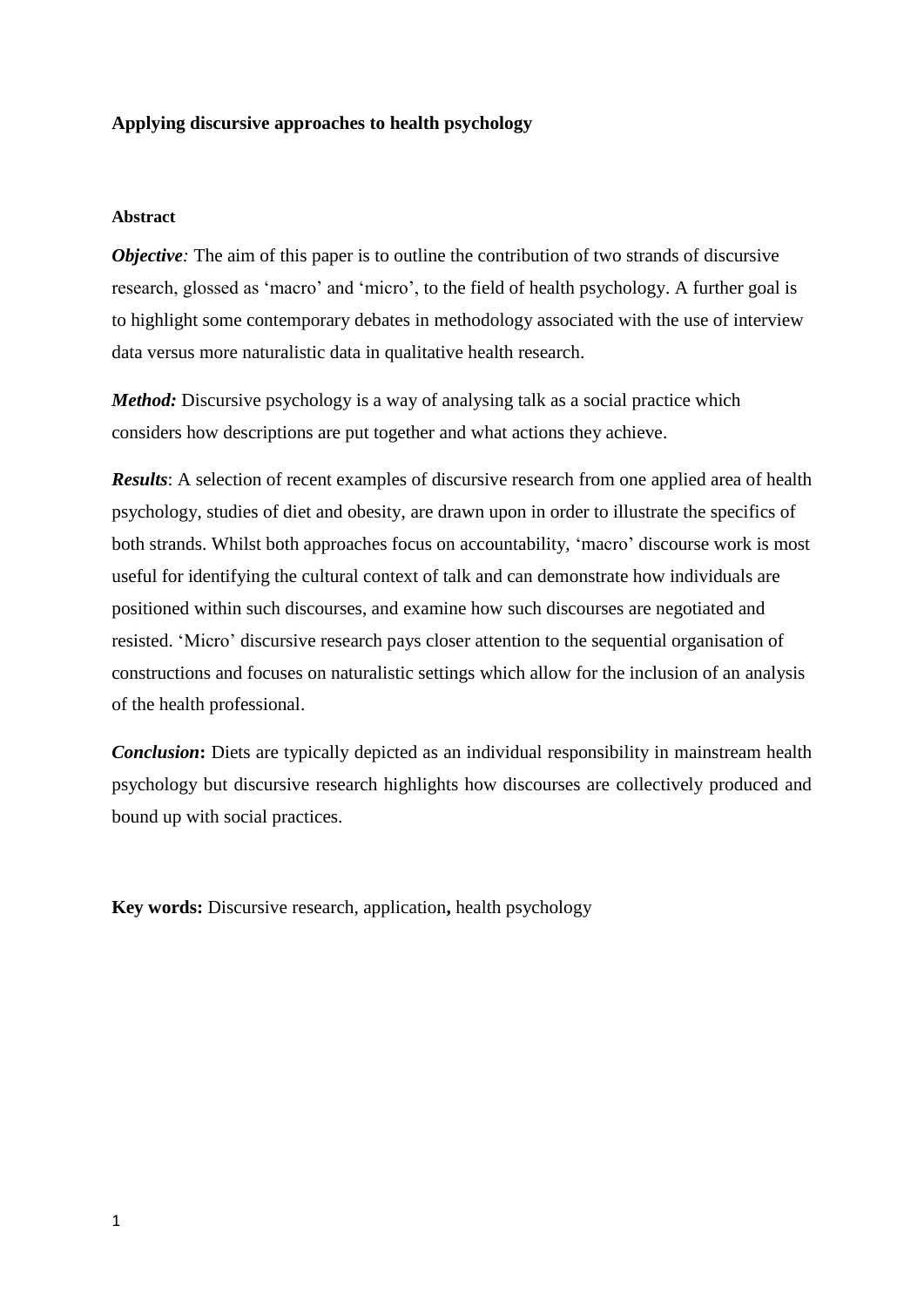### **Introduction**

The 'turn to language' has been well documented and each discipline has its own distinctive concerns, definitions of discourse, theoretical positions and methodologies which may confuse those new to this type of research. Overall, however, the consequences of this burgeoning work has been to produce 'discourse analysis' as a broad "theory of language an communication, a perspective on social interaction and an approach to knowledge construction across history, societies and culture" (Wetherell et al, 2001, p.1). Discourse analysis stems from the shift in epistemology provided through critiques of 'essentialist' understandings of the world. Language is central to most research practices in health psychology from questionnaires and survey data collection to interviews and even to the ways in which findings are reported (Gilbert & Mulkay, 1984). The turn to language brought with it an awareness of these structuring properties. A major shift in thinking was the move from the notion of language as a transparent medium used to convey pre-existing knowledge to a view of language as the site where we actually constitute knowledge. Discursive approaches treat language as action with the primary focus considering how health and illness are constructed, oriented to and displayed in social interactions. The aim of this paper is to introduce the novice discourse health researcher into the field by outlining the potential contribution of two strands of discursive research in psychology, glossed here as 'macro' and 'micro' approaches, in order to enhance the study of a wide `range of health and illness topics. The first 'macro stand' strand, referred to in this paper by the umbrella term of *discourse analysis*, encompasses critical discourse analysis (Fairclough, 1995), poststructuralist and Foucauldian approaches (Parker,1992), and critical discursive psychology (Edley, 2001) all employing a broader interpretive framework, typically using, though not limited to, interviews and focus groups as the means of data collection. The second 'micro'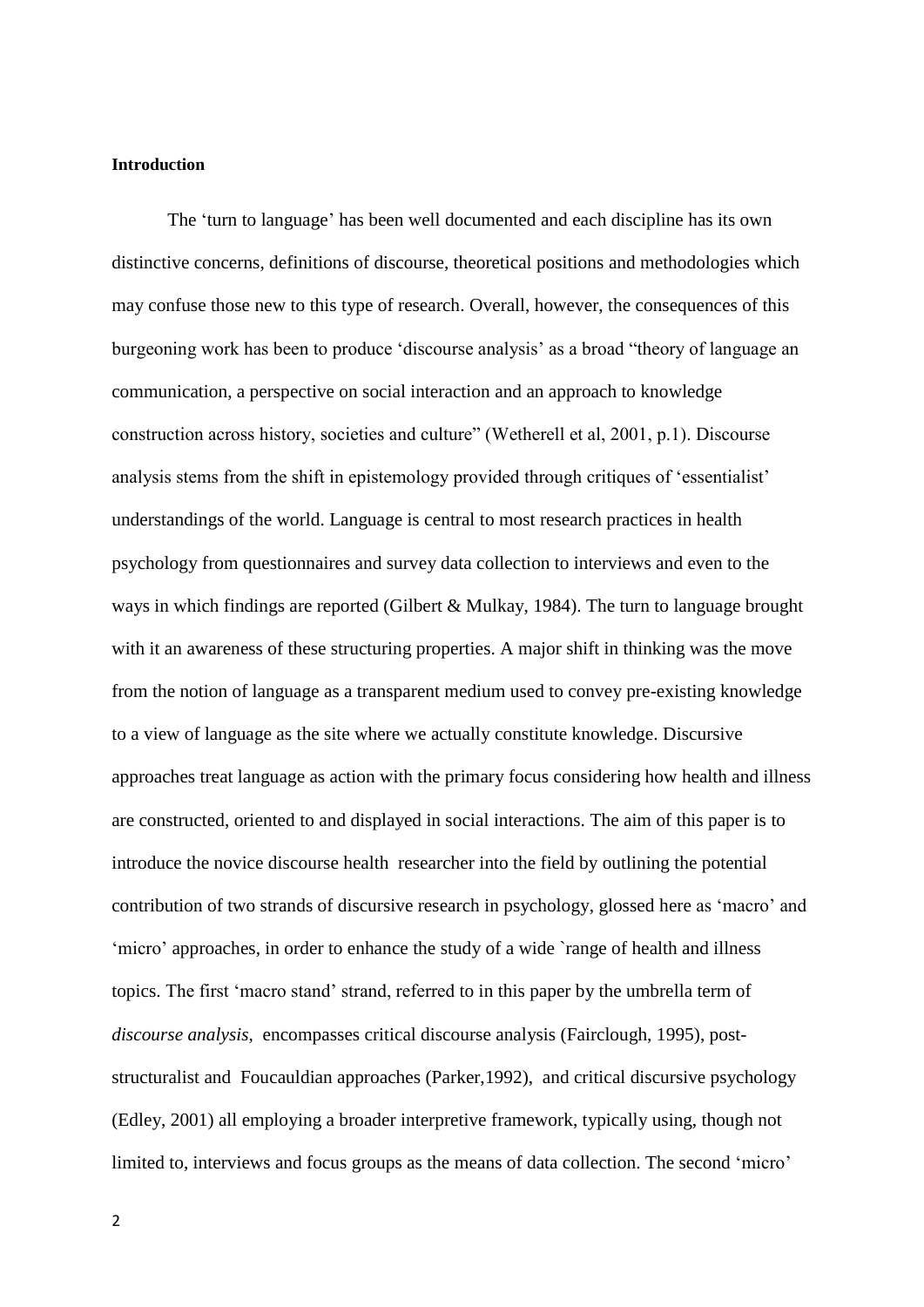strand, referred to in this paper as *discursive psychology* (Edwards & Potter, 1992) and more recently as the *Loughborough School* of social psychology (Stoke, Hepburn & Antaki, 2012), is more heavily, and increasingly, influenced by insights from conversation analysis (Sacks, 1992) and favours a sequential analysis of naturalistic data. The first section of the paper will briefly outline tensions between these strands to highlight their differences and to show in subsequent sections how these might be used for different purposes in health psychology. Recent examples of studies of eating practices, diet and obesity are drawn upon to discuss both strands in order to demonstrate key differences, and overlaps in approaches. A further goal is to highlight some contemporary debates in methodology associated with the use of interview data versus more naturalistic data in qualitative health research. Focusing on data from the author's recent interview study about male obesity, these methodological issues are highlighted, and the usefulness of each outlined for health psychologists. Finally, the advantages of applying a discursive approach to health topics in general will be discussed.

## **The divide between 'macro' and 'micro' approaches to discourse**

How different discourse researchers conceptualise the term 'discourse' varies on a continuum from a broad focus at one end, as in Foucault's (1978) historical analysis of developing social practices such as those associated with sexuality, to a fine grained conversation analytic focus on turn taking as in Sack's research on telephone calls to a Suicide prevention service (Sacks, 1992) at the other. Crudely speaking, those approaches that focus on 'macro' analyses refer to the way that topics, social practices, forms of subjectivity and power relations are constructed in particular historical periods (Weedon, 1987) and tend to be interested in how individuals are positioned by the identified patterns (Foucault, 1982). The traditional notion of the subject found in much health psychology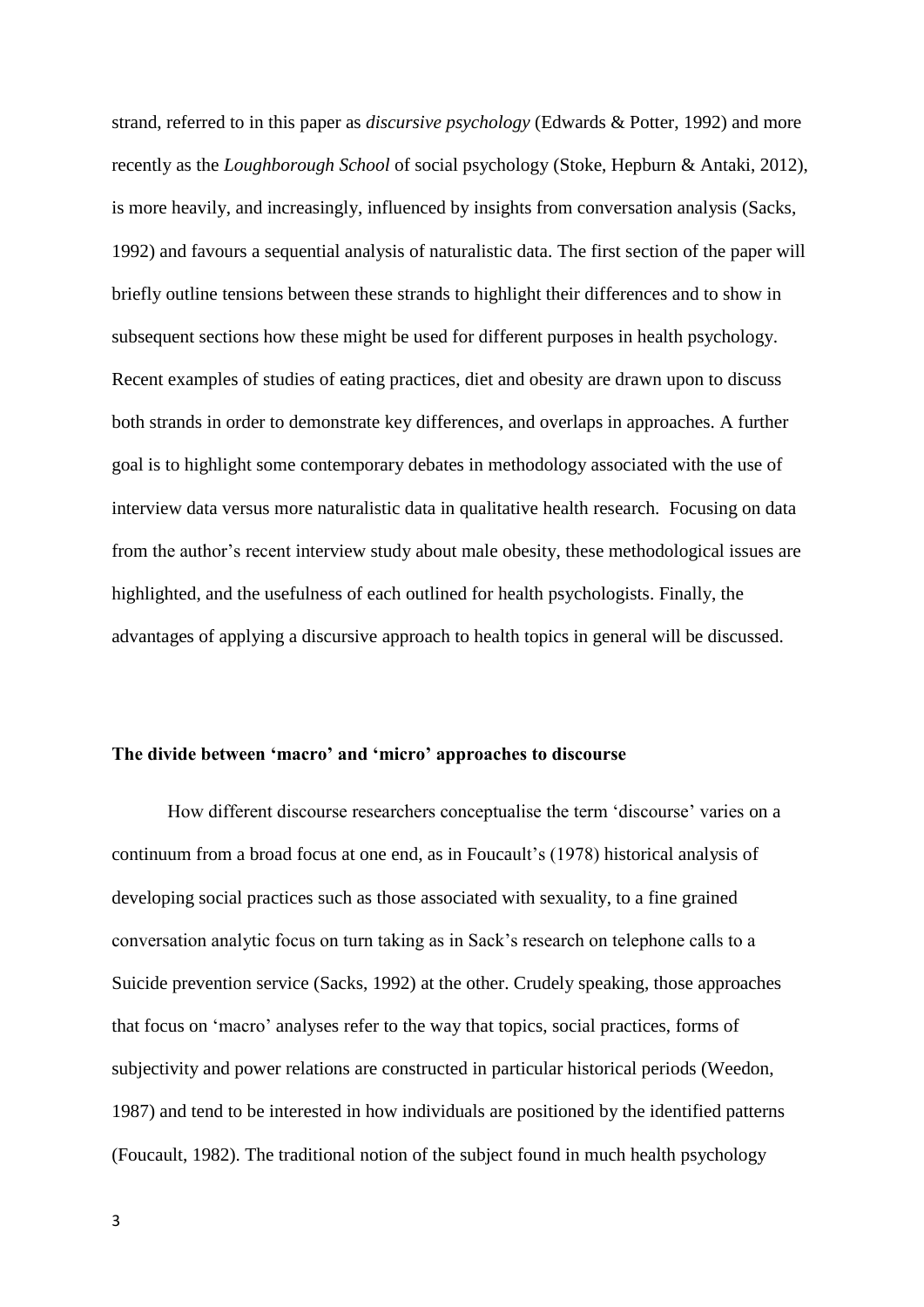research was constructed as a fully conscious, stable and independent being. For example, studies of eating practices, diet and obesity from a mainstream psychological perspective typically tend to treat the individual as a rational and autonomous being (Malson, 1998). In contrast to this, discursive and social constructionist research view identity as constituted and reconstituted through discourse and is thus flexible, contextual, relational, situated and inflected by power relations (Gergen, 19943). Davies and Harre (1990) argue that identity is always an open question witch shifts in relation to the positions made available through talk, in interaction and conversations. The story lines of everyday conversations provide us with a position to speak from and they allow the positioning of others as characters with roles and rights. Subject positions also open up possibilities for shifting resistances. 'Macro' approaches then often prioritise the examination of political implications of the patterns studied and make wider interpretations of the data based on the analyst's own cultural knowledge. In contrast to this, those who adopt a more fine-grained approach are less inclined to want to make such speculations, arguing that one should stick more closely to the text. These distinctions between discourse traditions are informed by different theoretical positions and methodological practices although boundaries between approaches are often blurred as discourse researchers borrow from different theoretical resources and synthesise new approaches, again hard to decipher for the novice discourse researcher. However, a key focus for all approaches continues to be on discourse in the form of talk and text with a major interest in "the ways in which discourse is oriented to actions within settings, the way representations are constructed and oriented to action, and a general caution about explanations of conduct based in the cognition of individuals" (Potter & Wiggins, 2007, 74).

These differences between 'macro' and 'micro' approaches are reflected in a debate occurring in discourse studies between conversation analysis (Schegloff, 1997) on the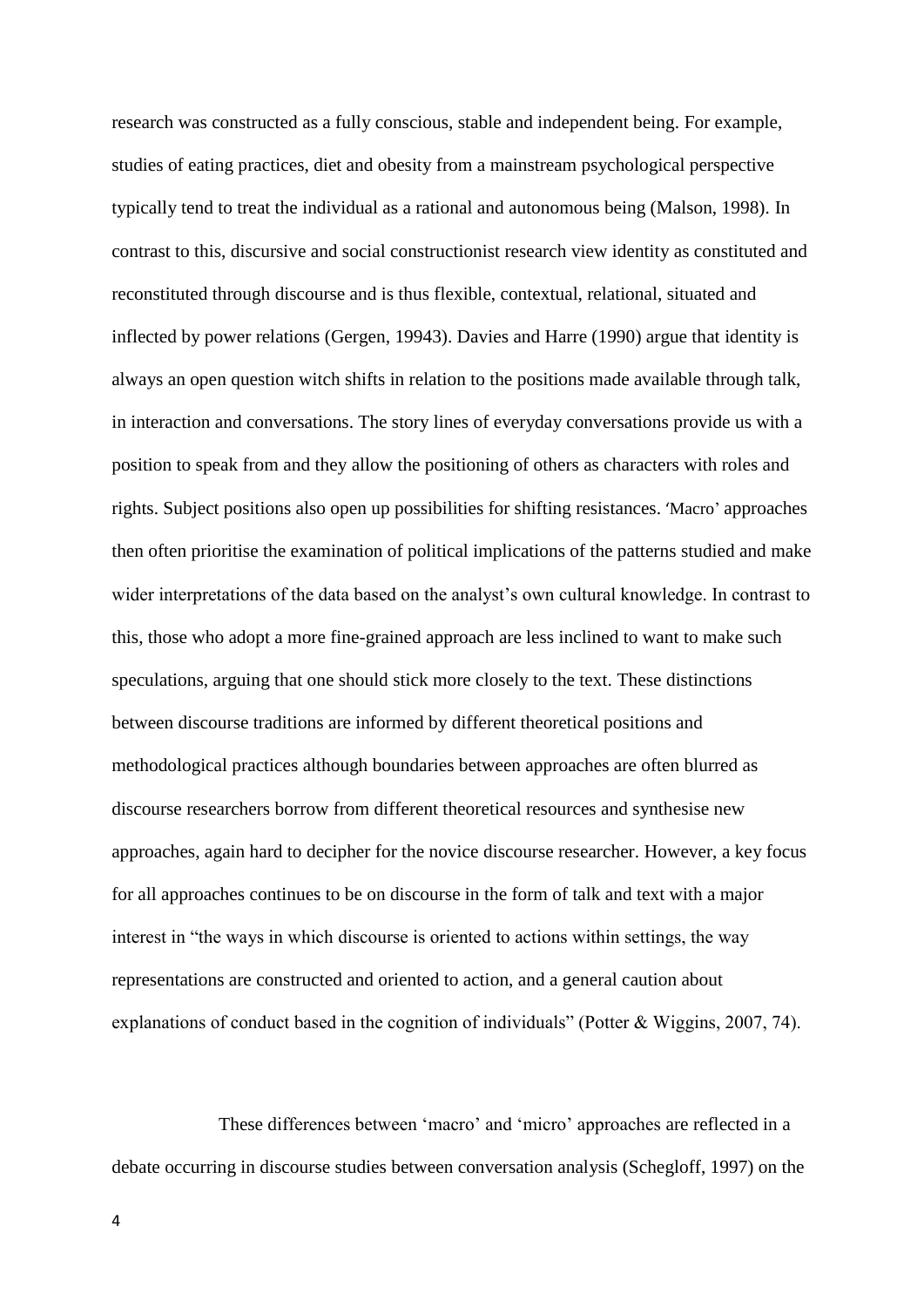one hand, and critical discourse analysis (Van Dijk, 1997) and post-structuralist influenced discourse analysis on the other (Wetherell, 1998, 2001). The debate in question stems from Schegloff's criticisms of what he terms 'critical approaches to discourse analysis' (see Schegloff 1997, 1998, 1999; see replies from Wetherell, 1998; Billig, 1999a, 1999b). Schegloff (1997) was concerned that discourse analysts were imposing their own frame of reference on the world that participants have constructed. Schegloff argued that analysts should not use terms which preoccupy them as a starting point for analysis as they have no "principled method for establishing those orientations" (Schegloff, 1997, 167). Instead, they should focus on what the participants in the interaction make relevant and analyse the event 'internally' and technically by grounding analysis in how the participants themselves display their understanding of previous turns in their own responses. Schegloff (1997) proposed that analysis should consider the concerns that participants make relevant in their interaction and an analyst should be able to point to the data to make visible what is happening. Whilst Wetherell agreed that conversation analysis provided a useful discipline, she also suggested that conversation analysis does not offer an adequate answer to the question "why this utterance here" (Wetherell, 1998, 388). "Why that now" being an omnirelevant concern in conversation analysis concerning the monitoring of any 'action' produced in the previous turn of talk and its implications for appropriate responses (Schegloff & Sacks, 1973,299). Wetherell suggested that Schegloff's focus purely on the transcript was unhelpful and unproductive. Instead, she argued for a 'complete' or 'scholarly analysis' as opposed to Schegloff's 'technical analysis'. To illustrate the need for wider interpretation, Wetherell (1998) drew upon post-modern influences. In comparison to the conversation analyst's focus on talk-in-interaction, post-modern approaches, exemplified by the work of Laclau, Mouffe and Shapiro, make 'discourse' their topic. Here, discourse includes both the discursive and extra-discursive. Although it is argued that meaning and people are in a constant state of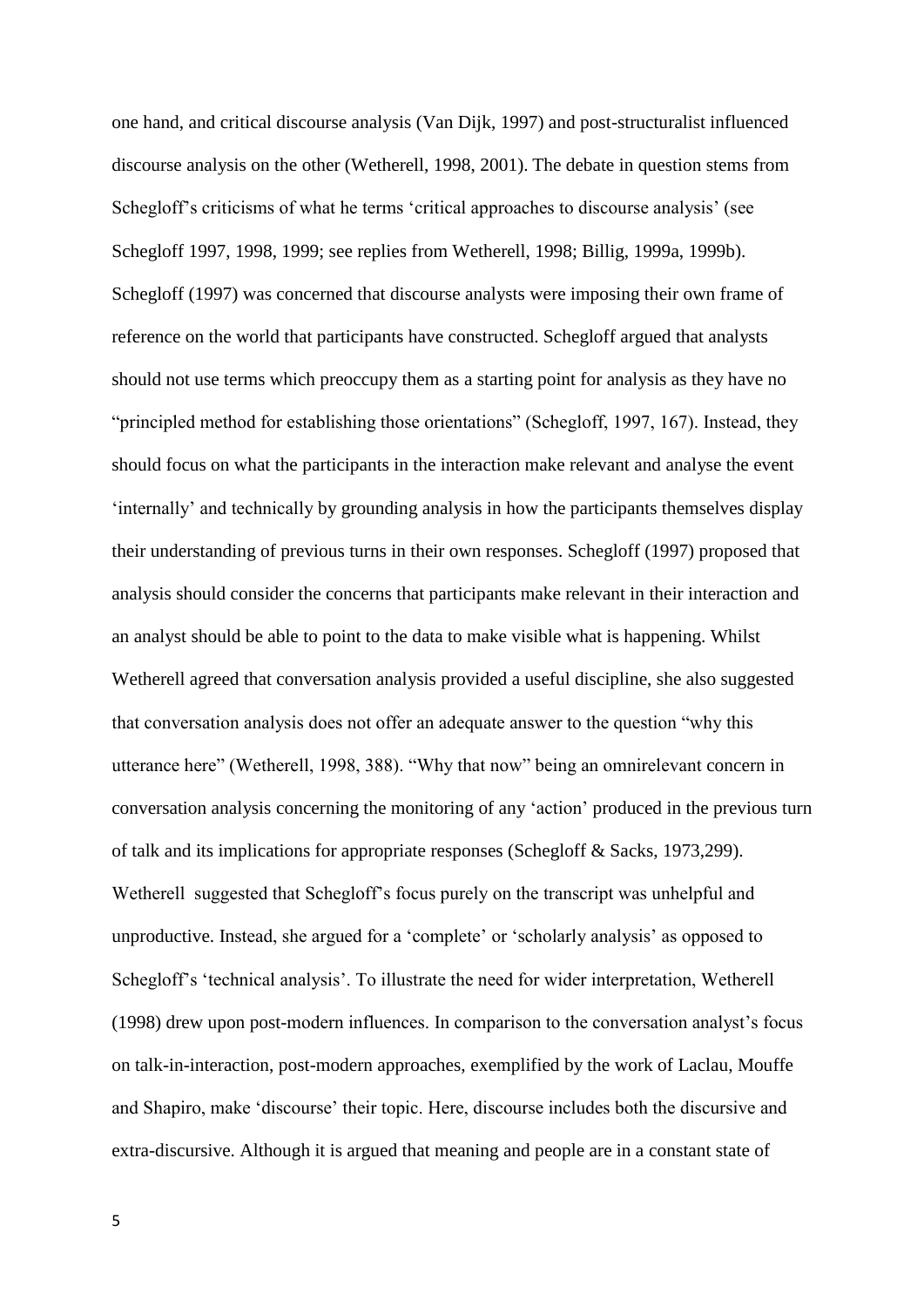change, it is recognised that they often emerge as stable forms that last for periods of time. This level of stability is of interest to health psychologists when exploring health behaviours that are entrenched yet hopefully amenable to change and improvement. According to Laclau and Mouffe, individuals both actively make meaning and passively become constituted in the Foucauldian sense by subject positions. Wetherell herself supported the notion of the "highly occasioned and situated nature of subject positions and the importance of accountability rather than 'discourse' *per se* in fuelling the take up of positions in talk' that a conversation analytic approach would also maintain"(Wetherell, 1998,394). However, she argued for a consideration of the broader, historical 'argumentative texture' that infiltrates our discursive worlds (Laclau, 1993, Laclau & Mouffe, 1987) and is explored through an analysis of interpretative repertoires. Interpretative repertoires represent relatively coherent ways of talking about things and are part of our shared social understanding (Wetherell, 1998). When these repertoires are brought into play they evoke relevant patterns of detailed arguments which other participants draw upon. Therefore, the immediate preceding turns considered by conversation analysts are only part of the explanation for the meaning in play at that time. The meanings of utterances depend both on local and broader 'discursive systems' in which they are embedded (Wetherell & Potter, 1987). Wetherell argued that Schegloff's focus lacks the valuable additional contribution of a genealogical study of the broader argumentative threads and the discursive history relevant to a conversation.

The following section introduces research on eating practise, diet and obesity before discussing some illustrative studies from both 'macro' and 'micro' positions. How these differences are played out in practice are discussed below.

## **Eating practices, diet and obesity**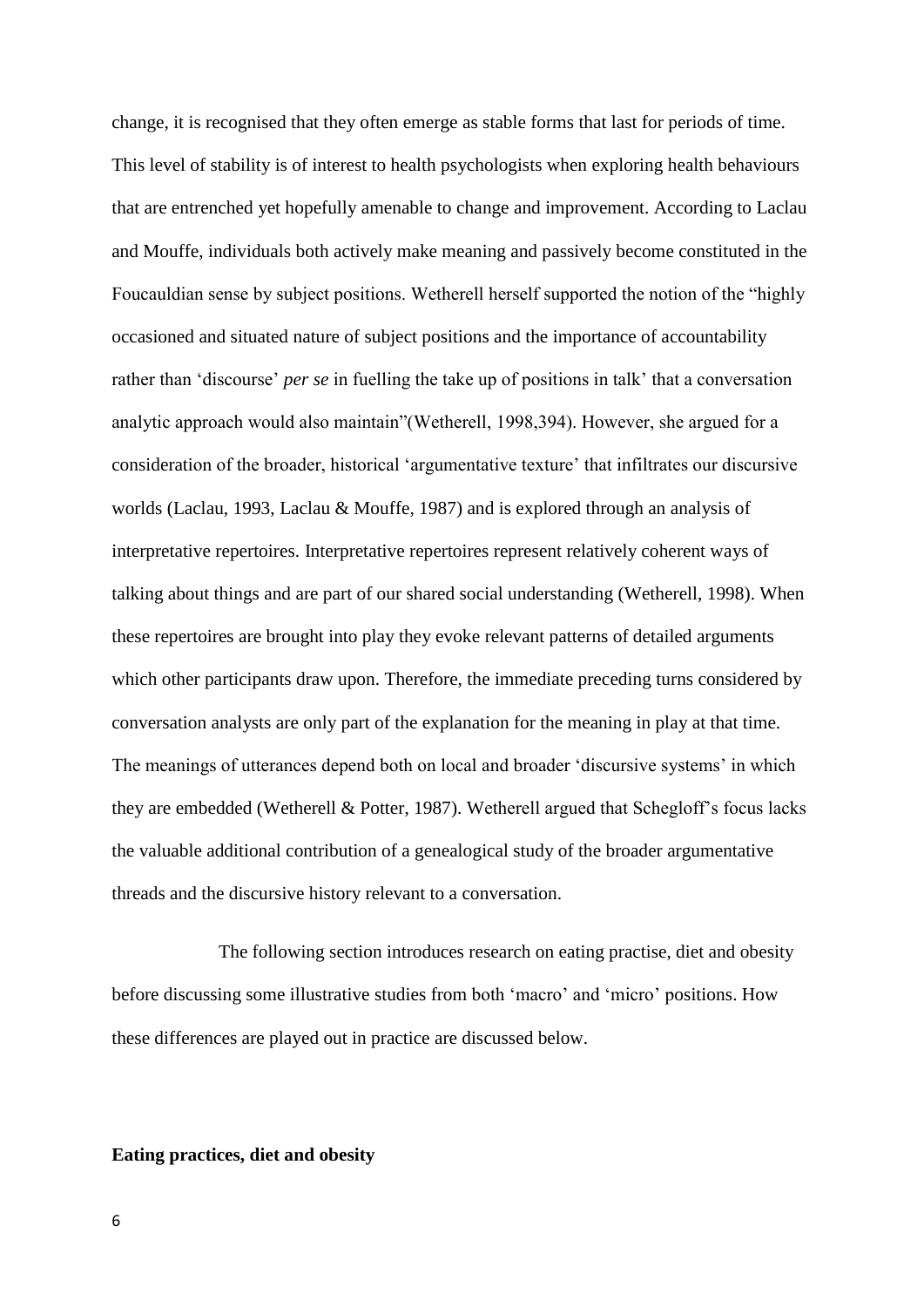In recent years we have seen an increase in media representations of various popular but transitory diets (for example Atkins); the perpetration of the ideal of slender, toned bodies; and discussions about rising levels of obesity. In 2000 the World Health Organisation declared that most counties were experiencing an 'obesity epidemic' with overweight and obese individuals at risk for a number of chronic diseases, including diabetes, cardiovascular diseases and cancer (WHO, 2000). Research examining eating practices, diet and obesity is also a central concern for many health psychologists. How people adhere to healthy diets is important for certain illness trajectories, and with the current focus on obesity it is also timely to assess how they can be studied. Physicians who deliver advice about weight-loss and diet often take a moral tone with their patients, placing the responsibility of the overweight on individual ignorance about proper nutrition (Gracia-Arnaiz, 2010). However, as early as 2000 WHO argued that obesity was not simply an individual concern but a problem for the population as a whole and should be treated as such (WHO, 2000). In this paper a range of recent examples of discursive research in the field of eating practices, diet and obesity conducted by researchers from both discursive strands are discussed in order to illustrate analytic concepts and the usefulness of both approaches in highlighting the tension between individual and societal responsibility. The papers were selected on the basis of their usefulness in demonstrating key issues pertinent to each strand. It must, however, be noted that the boundaries between approaches do overlap in places, for example, a focus on accountability is apparent in both 'macro' and 'micro' strands. Thus discussions will also highlight the contribution of this analytic concern as it is used by both strands.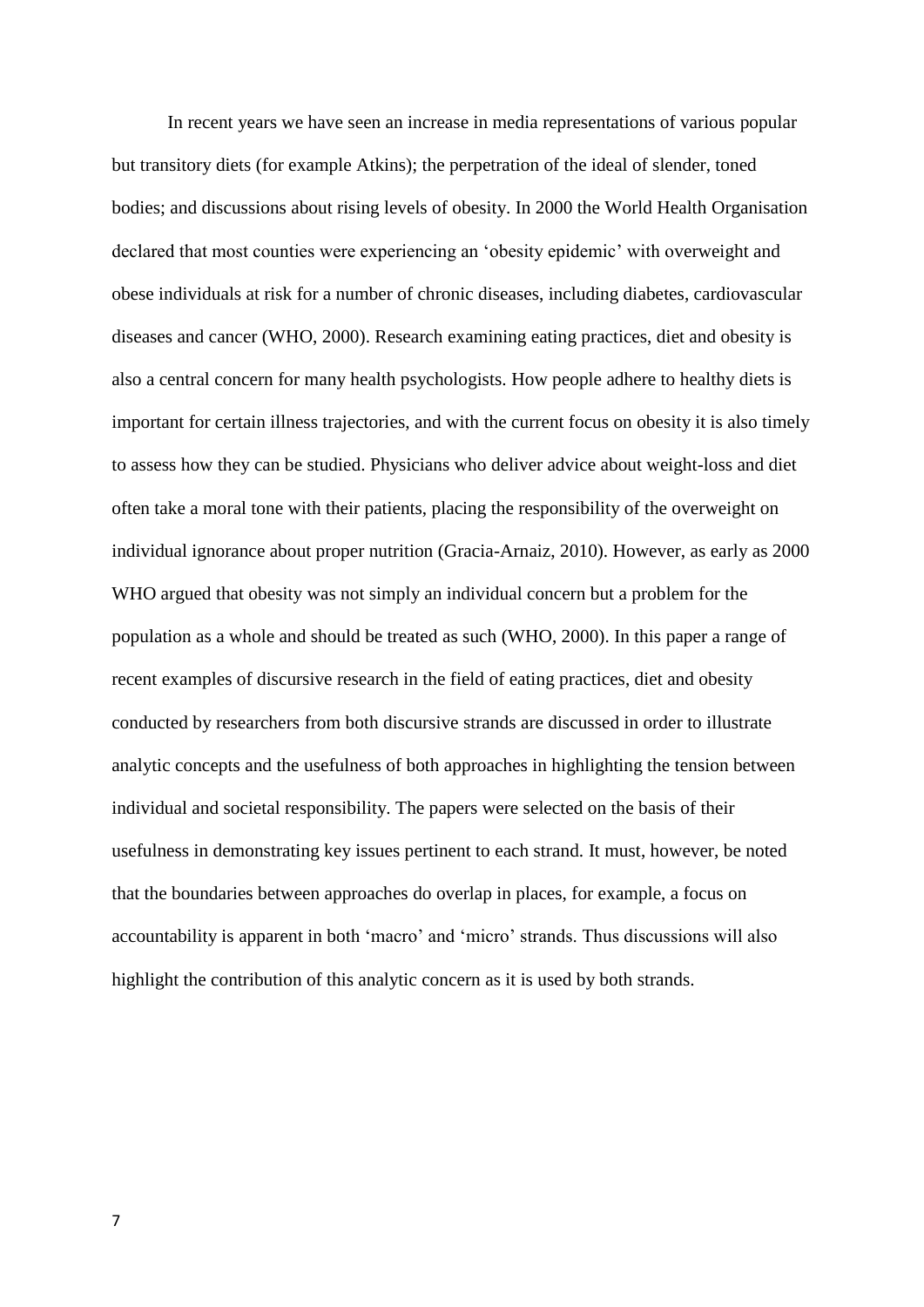#### **The contribution of discourse analysis: 'macro' approaches**

In Potter and Wetherell's (1987) seminal book *Discourse and Social Psychology* the analytic concept of interpretative repertoires was developed (Potter & Wetherell, 1987) as a useful way to consider how versions of the world are constructed. It is argued that they are the commonplaces (Billig, 1991) of everyday conversation and the building blocks through which people develop accounts and versions of significant events and through which they perform social life. An interpretative repertoire is a recognisable routine of arguments, descriptions and evaluations found in people's talk typically distinguished by familiar clichés, anecdotes and tropes and frequently marked by vivid metaphors. Interpretative repertoires are 'what everyone knows'. Indeed the collectively shared social consensus behind an interpretative repertoire is often so established and familiar that only a fragment of the argumentative chain needs to be formulated in talk to form an adequate basis for the participants to jointly recognise the version of the world that is developing (Wetherell, 2001). Researchers employing this concept find that once interpretative repertoires have been identified it is possible to see that they are drawn upon in different ways (Edley, 2001).

## *Analysing power and contradiction*

A key analytic focus of 'macro' approaches is to highlight questions around power relations inherent in different discourses or repertoires and whose interests these best serve. The analytic process is typically to examine how discourses or repertoires are deployed and how the individual is positioned, and positions themselves in relation to discourses.

An illustration of this type of discourse work is a study undertaken by Woolhouse, Day, Rickett and Milnes (2011). They examined young women's (focus group) talk around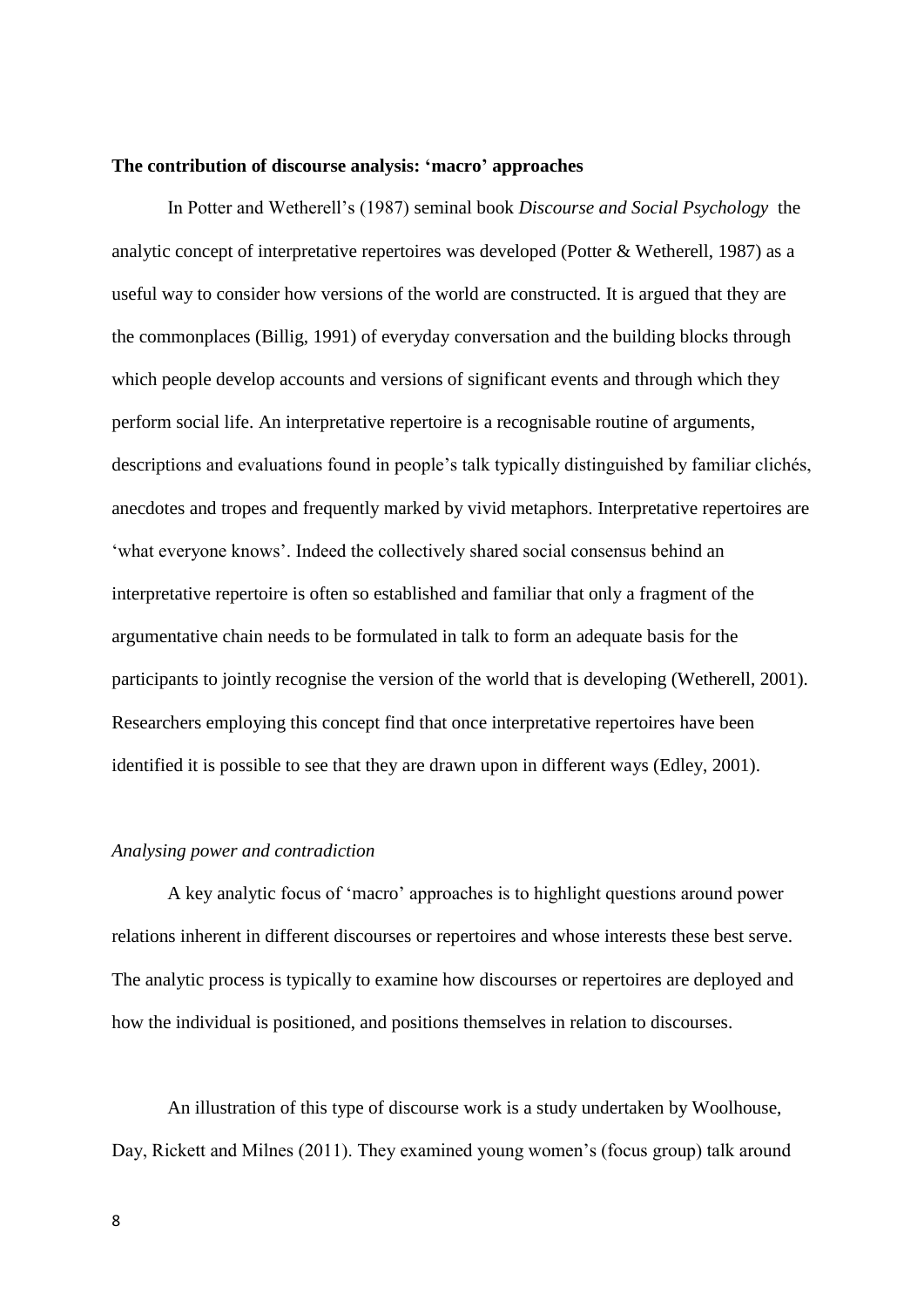food and eating to understand how they negotiated tensions stemming from aspects of heteronormative femininities. They identified three broad discursive patterns in their data: heteronormative femininity as harmful, restrictive and unobtainable; hetero-normative femininity as seductive and hard to resist; and the positioning of participants as normal through the discourse of 'everything in moderation'. Attention to the variation/contradiction of constructions is a central concern for discourse analysis (Potter & Wetherell, 1987) and highlights how identity is flexible and locally constructed to perform different activities (Edley, 1993). Woolhouse et al demonstrated how this allowed the women to negotiate tensions and contradictions in the way that their participants navigated different, and often contradictory, aspects of hetero-femininity. For example, whilst their participants rejected the hyper-feminine position of "girly girls" who eat salad and engaged in dieting, their discussions simultaneously partially validated Western notions of beauty and the thin ideal (Grogan, 2008). Furthermore, though critical of dieting as shallow they still acknowledged the social stigma attached to 'fatness'.

A focus on how individuals resist dominant discourses is a key contribution of discursive studies and has been a further focus for discursive studies of obesity. Often issues of morality are key concerns for individuals who deviate from culturally sanctioned paths, including 'gay bear' communities. Gough and Flanders (2009) argued that the obesity debate has typically demonised larger people as unhealthy and their (interview) study demonstrated how men discursively managed such categorisations in the context of the obesity debate. Their analysis focused on the positions available for men who identified as 'bears' (where big, and often hairy, gay men are deemed sexually attractive) in line with their identification of three interpretative repertoires: stigmatised bodies; the 'bear' sanctuary; and big as healthy. The men in the study developed 'progressive' narratives detailing previous negative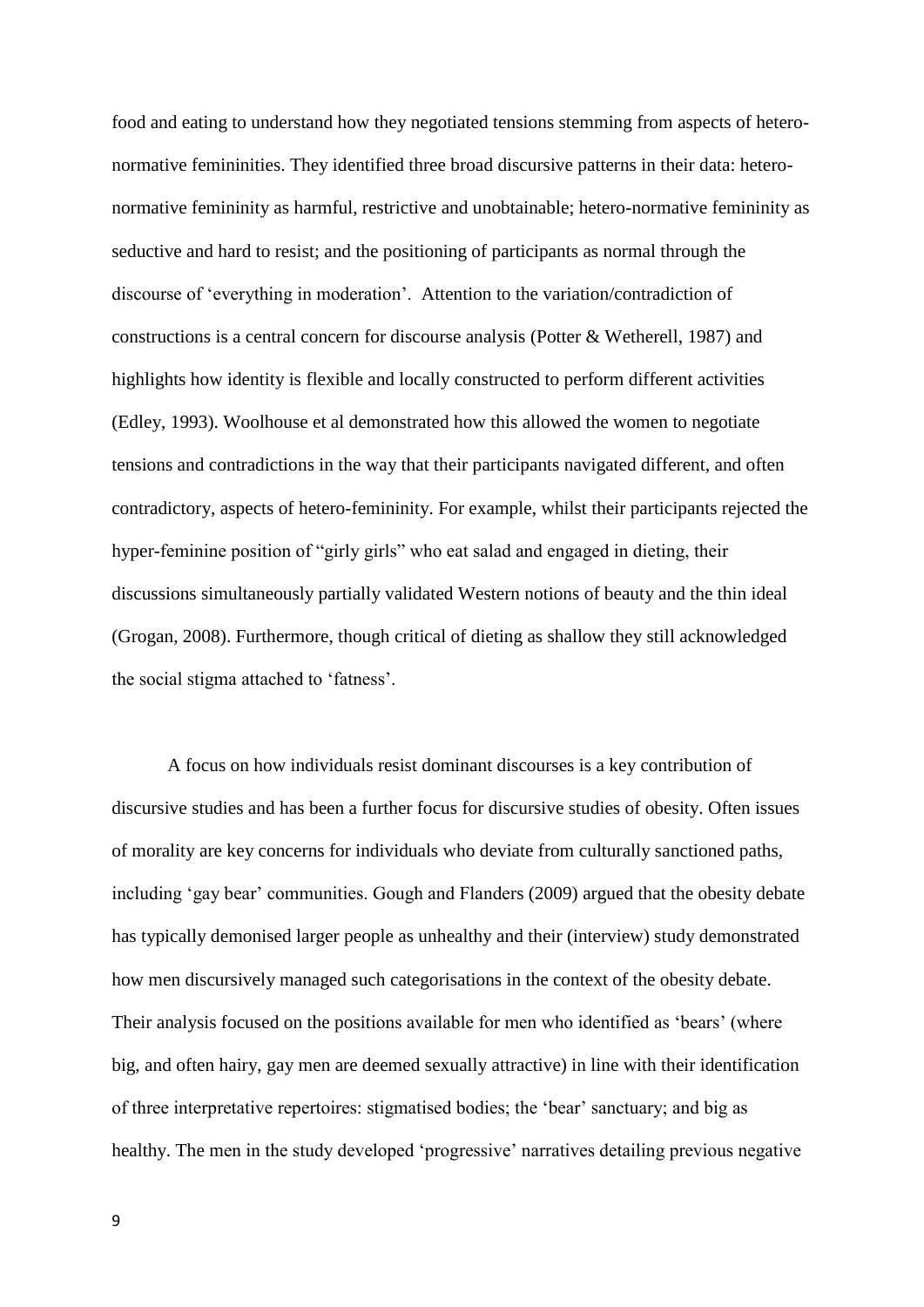body experiences with their more recent acceptance within the bear community in order to situate their former "shamed body" as now desirable. In a similar vein to the women in Woolhouse's study, the men drew upon the notion of choice as a means to reject prejudiced assumptions of passivity and inactivity typically associated with the obese. The policing of appearance from the 'twink society' (twinks being a gay slang term describing a young man with a slender build, and little or no facial/body hair) is worked up as superficial and false in opposition to bears as more ordinary, masculine and 'down to earth'. Distinctions were made between the public perception of what constitutes an ideal body image and private feelings of discomfort with a thin self.

The advantage of this type of research is to highlight how health psychologists might struggle to convince the bear community of the benefits of the BMI measure which was criticised as unrealistic and suggested that health professionals should develop a more nuanced understanding of community norms. These examples illustrate how the concept of interpretative repertoires has been useful in providing a complex, historical picture of ideas about eating practices, diet and obesity and can be applied to other settings (Potter & Wiggins, 2007). Repertoires provide a way to research the regular descriptive features in data (Wooffitt, 20005) and also studies of identities. Identities are framed within particular repertoires and are open to negotiations of different subject positions that can be taken up and used to make sense of our social worlds at any given point. Attention to the contradictory and situated aspects of identity work of this kind provides a more nuanced understanding of health related behaviour than non-discursive approaches that have a more fixed concept of identity. It allows us to focus on how various discourses set into play a number of positions that women can occupy, negotiate or resist through identity 'work'.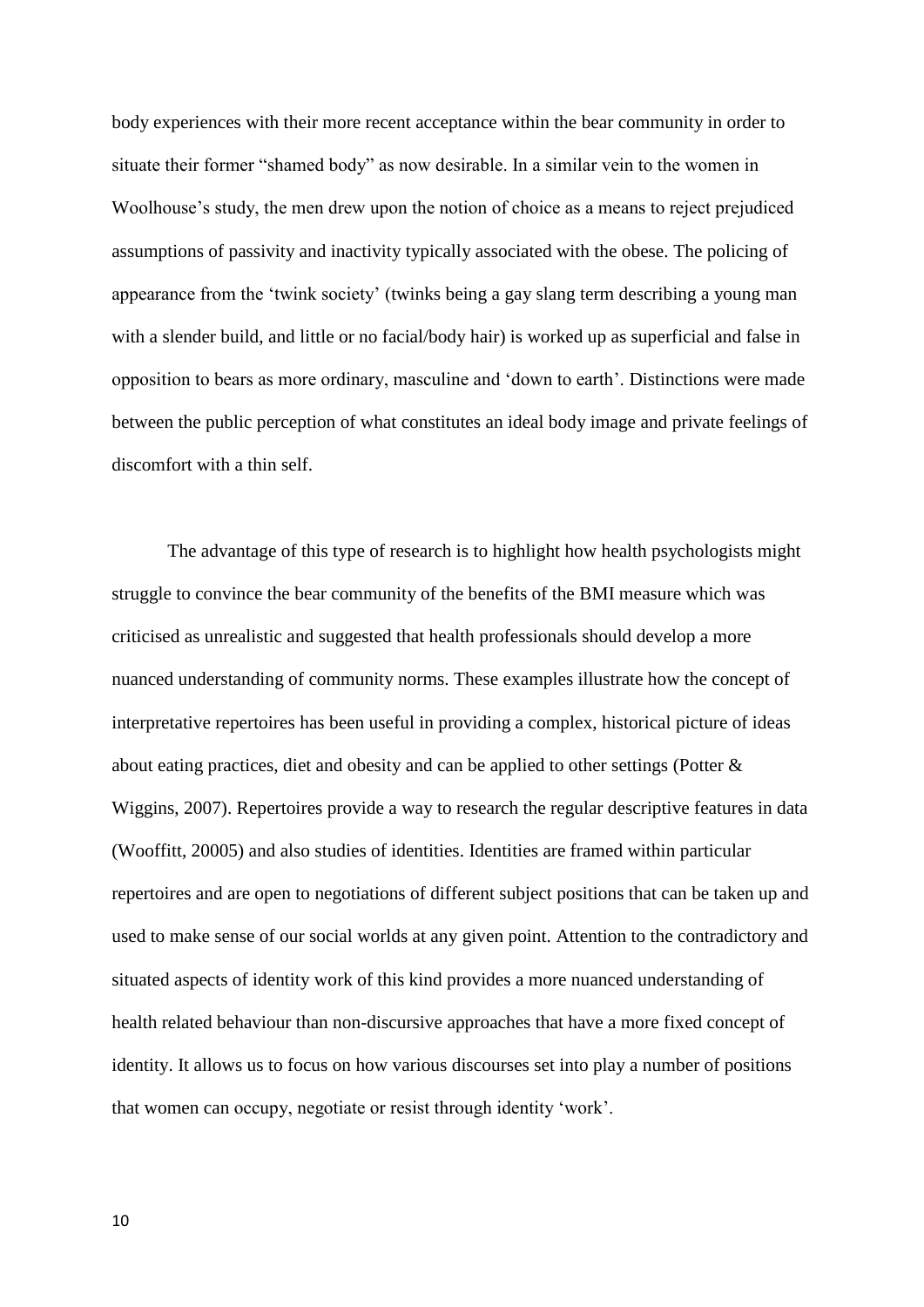#### *Accountability*

A second key contribution of both 'macro' and 'micro' strands is an analysis of accountability (Edwards & Potter, 1992; Potter, 1996). All descriptions perform actions and are open to being discounted as a product of their stake or interest in the version of reality that is being worked up (Potter, 1996). This 'dilemma of stake' is particularly relevant where delicate issues of identity are raised to the fore (Edwards, 1996), as with talk about eating practices and weight. Turns of talk are designed in ways that facilitate the production of fact (where accounts are worked up as 'true'), and accountability (where accounts are oriented towards issues of choice/agency, blame, responsibility). A number of resources are drawn on to work up factual presentations and attend to accountability such as 'stake inoculation' where identities are worked up in a way that wards off any unwanted issues of stake (Potter, 1996). The usefulness of this approach in eating research is exemplified in a study about how individuals recently diagnosed with type 2 diabetes constructed and managed their diet (Peel, Parry, Douglas & Lawton, 2005). Women in this study presented their diet as an individual concern, something that they have to adapt in order to accommodate the family's eating preferences. In contrast to this, men discussed diet as a family matter which was contingent on their female partner's provision of the 'correct' foods. In accounting for lapses, or cheating behaviour, the participants produced gendered responses which included women drawing upon discourses of responsibility, blame and addiction whereas men did so to a lesser extent.

Peel et al argued that these findings illustrate how gendered discourses are brought into play and women's needs become subordinate to the service of their families. Their work highlights a problem with health professionals who employ rigid categories in relation to diet, such as the 'non-compliant' patient, because the construction of a 'compliant' patient is a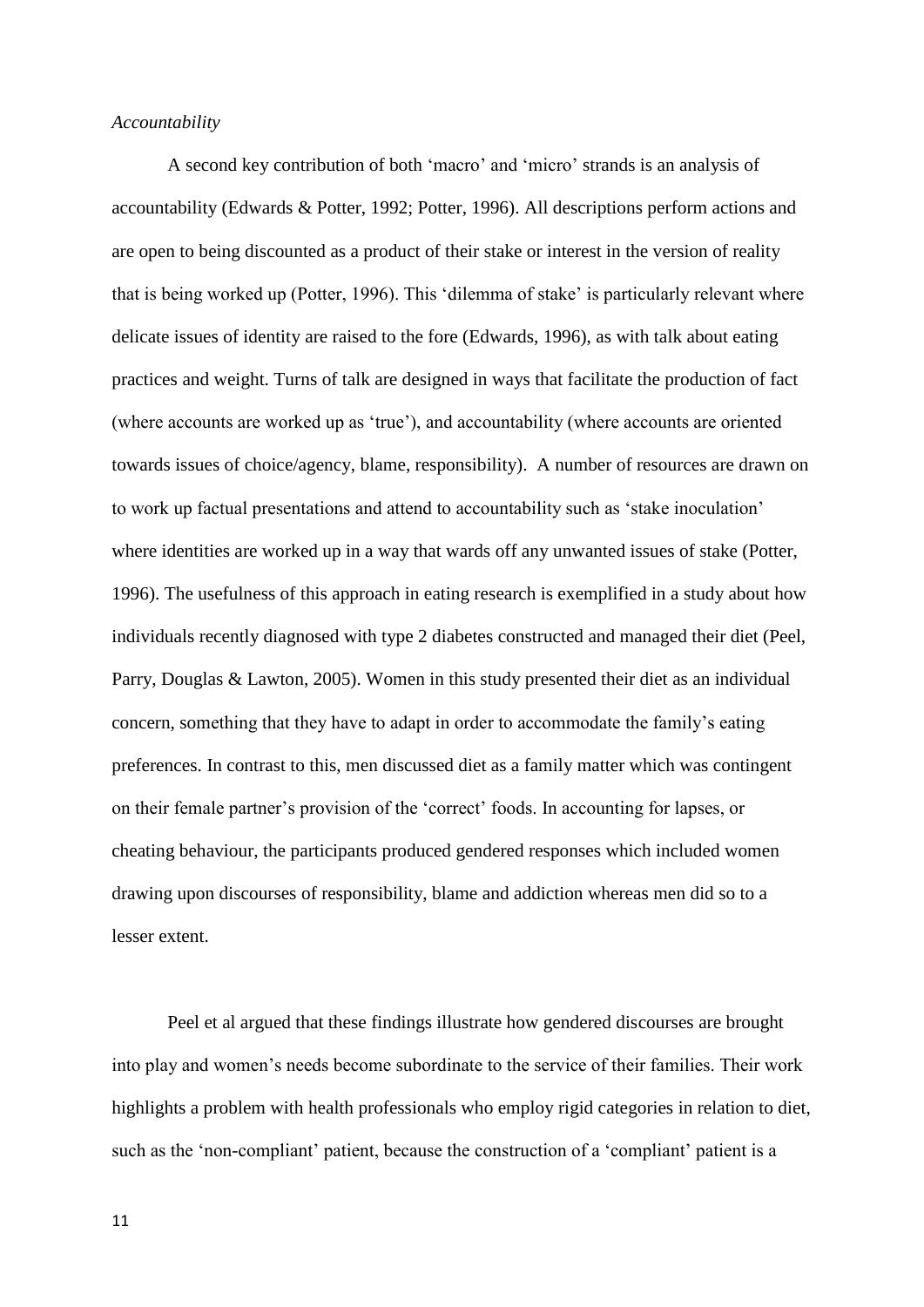more complex interactional accomplishment (Peel et al, 2005) and is shaped by local and broader issues and power relations. Furthermore, the pathologising category of the 'noncompliant' patient is treated as adequately descriptive and thus discourages any attention to local and broader issues. Understanding the barriers that patients face in their daily lives could help to determine the best practice in advice about diet.

A further exemplary discourse study investigated the reception of advice on healthy eating. Healthy eating initiatives rely upon advice being taken up by the general population so it is important to understand what messages are effective, or why some advice is ignored. Despite numerous healthy food initiatives, there has been only minimal improvement in the health of the UK population (O'Key & Hugh-Jones, 2010). To understand more fully issues of scepticism and mistrust of dietary messages, O'Key and Hugh-Jones (2010) argued that it was necessary to consider the meanings that people attribute to them. Their (interview) study considered mother's accounts of dietary practices to examine the ways in which mothers legitimise trust (or mistrust) in healthy eating messages. They found that mistrust was extensively reported but that the rationale varied. For example, they illustrated how discursive devices such as accounts of personal autonomy and reasonableness were employed to justify mistrust. Furthermore, health messages were discredited, and being positioned as an unwitting victim to these was attended to on the grounds that health messages were unreliable and inconsistent. The mothers in the study also positioned themselves as instinctively knowledgeable about their child's needs. Accounts of mistrust justified non adherence to such diet advice in a manner that displayed their actions as wise. The implications for dietary campaigns are that such resistance could be addressed through collaboration with lay and professionals on order to develop transparency and trust.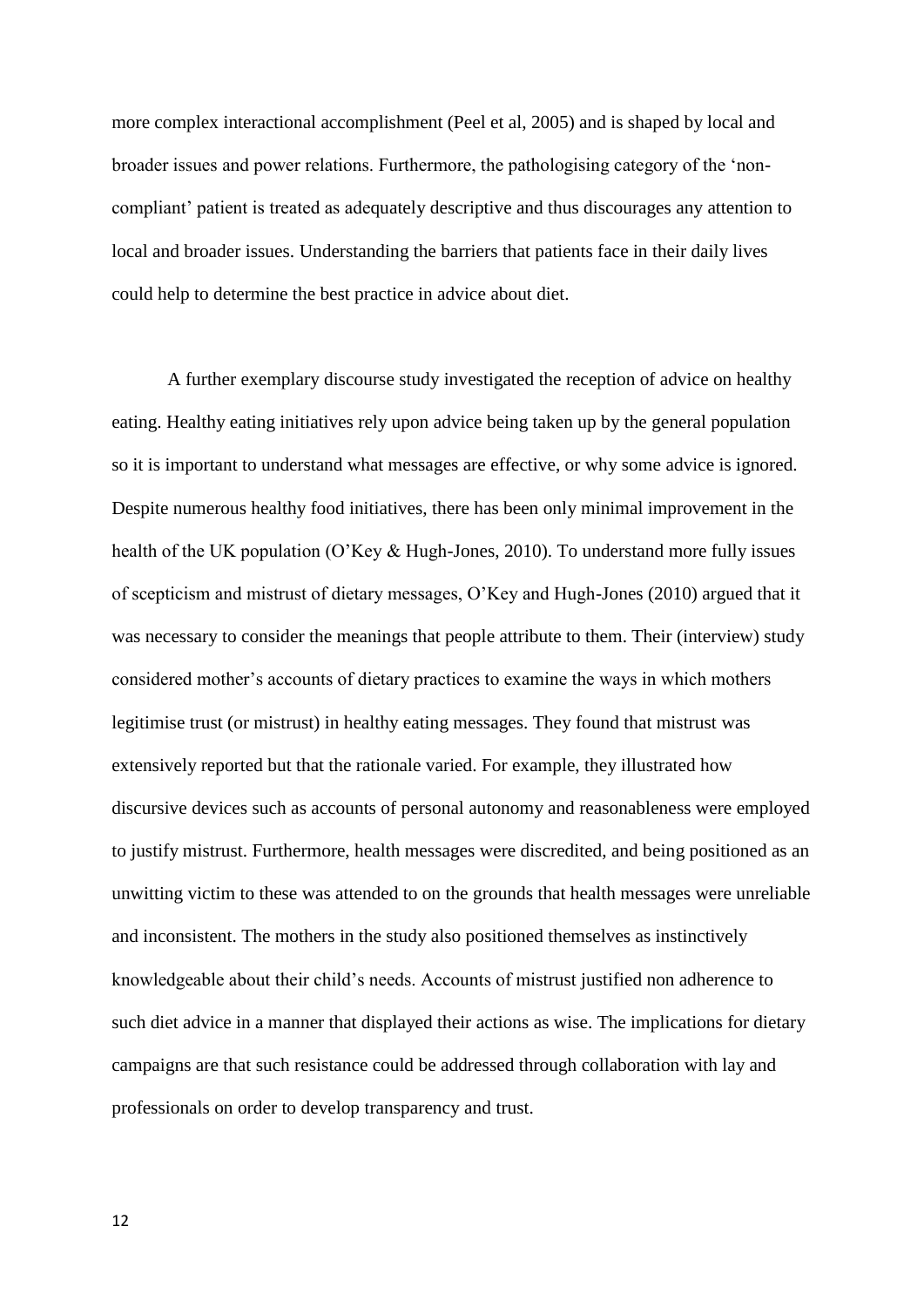In summary, the 'macro' studies outlined in this section demonstrate the contribution of this strand of discursive research as a means of examining the ways in which individuals are situated within specific discourses. As a consequence it is possible to examine the way that notions of individuality are drawn upon as a discursive device in order to account for their decisions as to whether or not they adhere to health advice.

## **Methodological issues: reflecting on research practices**

The concept of interpretative repertoire has been critiqued by others with regards to the extent that they are reliant on the researcher's frame of reference (see the discussion of Schegloff, 1997 above). Others have also questioned how interpretative repertoires can be reliably identified (Hepburn & Wiggins, 2007). To remedy the latter point, researchers could address this process more thoroughly in their discussions about the analytic procedure in the method section of research papers.

In addition to this critique about levels of interpretation, discursive psychologists from the Loughborough School differ from most 'macro' discourse researchers in their choice of data collection and the presentation of such data. Interviews are the dominant method of data collection for broad approaches to discourse, and with most other qualitative approaches to health psychology. Indeed, interviews (and focus groups) are often assumed to be the sole source of qualitative data. Therefore, the following discussion of methodological critiques is also applicable to many qualitative health psychologists. The points made in this section also set the scene for the following discussion of the 'micro' discursive psychology strand of research about eating practices, diet and obesity in the next section.

Potter and Hepburn (2005a) outlined some of the problems they associate with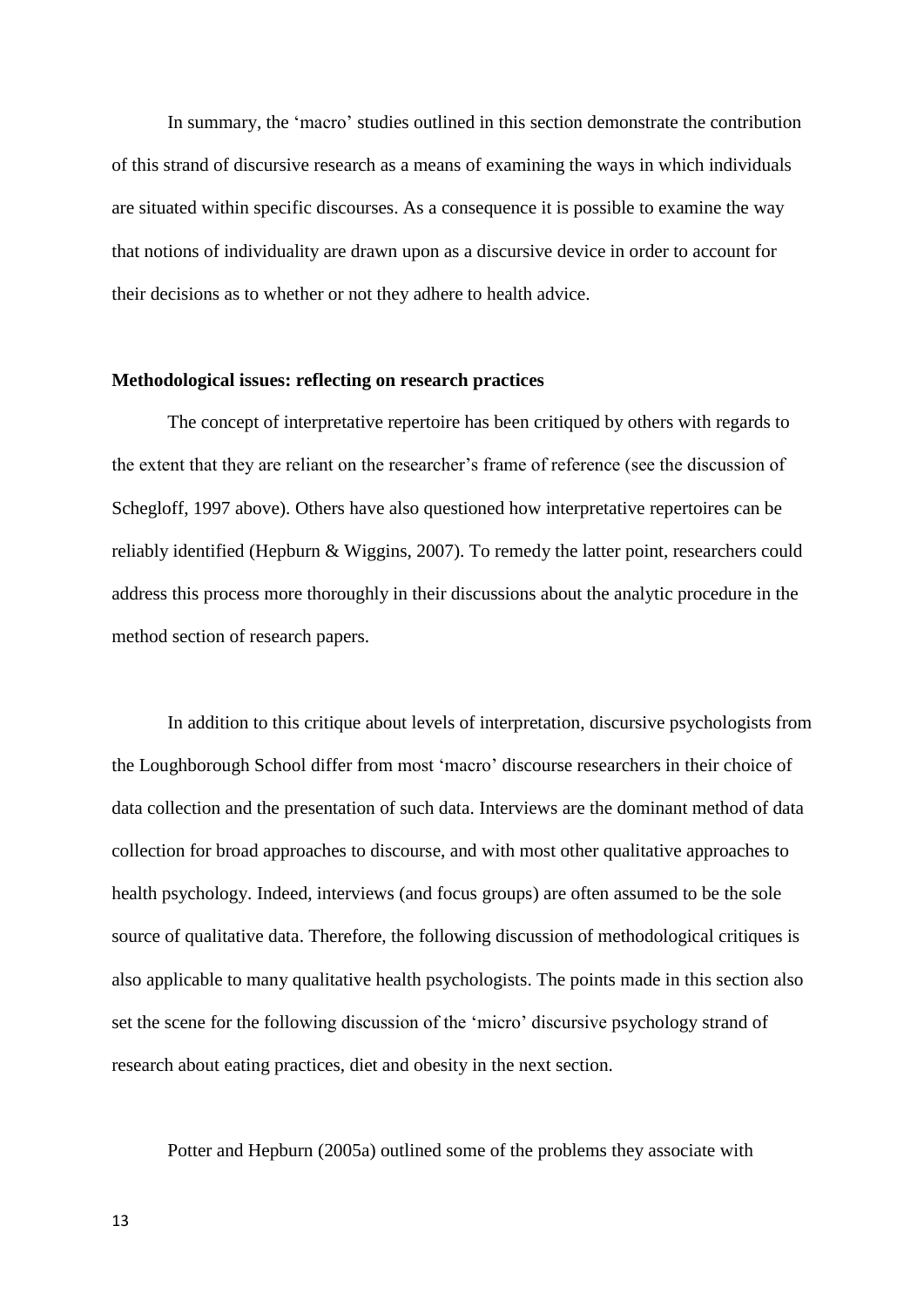interview data: data extracts typically ignore the interactional details of talk, for example, by presenting participant responses only and using transcriptions that hide elements of talk which conversation analysts consider to be important features that aid analysis. Consider the fragment of data presented below which is taken from an interview study about obesity with men from weight management programmes (J is the participant and C is the interviewer).

## Extract 1: **Motivate interview 3**

```
 J obese I would consider to be I mean have you ever
      watched Biggest Loser
C no
J erm Biggest Loser I mean there are some pretty big people on
      there and I would say they're more obese than I'm probably 
      more overweight
C right
J erm but erm cos there's different there's different 
      stages of being
C yeah
J big in't there?
C yeah yeah
J erm I would probably say I'm probably a bit overweight rather 
     than obese
C yeah
```
In the extract above the interviewer's question has been deleted so we do not get a sense of the situated nature of this discussion. We can assume that it is in response to some question about the participant's obese category membership but we can glimpse little of how this conversation developed. Analysis of such an excerpt might consider the way that the participant minimises his own obese status. However, if we consider the fragment of data below, a more complex picture emerges.

#### **Extract 2: Motivate interview 3**

|                 | 1 C so(.) now you've said that to get onto the course you had        |
|-----------------|----------------------------------------------------------------------|
| $\mathbf{2}$    | to be defined as obese and I'll put obese in inverted                |
| $3 -$           | commas $cos$ (.). hh obese to me means something (.) and it          |
| 4               | sounds like it to me it's a bit of swear word (.) [almost do you     |
| $5$ P           | f °heh heh °                                                         |
| $5 \quad C$     | know what I mean?                                                    |
|                 | 6 P well $(.)$ yea:ht                                                |
|                 | 7 C I I I like I know a bit I've lost a little bit of weight         |
| 8               | you see I was officially obese as well but I've never felt obese (.) |
| 9               | do you know what I mean I never felt like I'm unhealthy or           |
| 10 <sup>°</sup> | anything how does that fit with your experiences like did you        |
| 11              | feel like I said to you earlier did did you feel obese or (.)        |
| 12              | you know                                                             |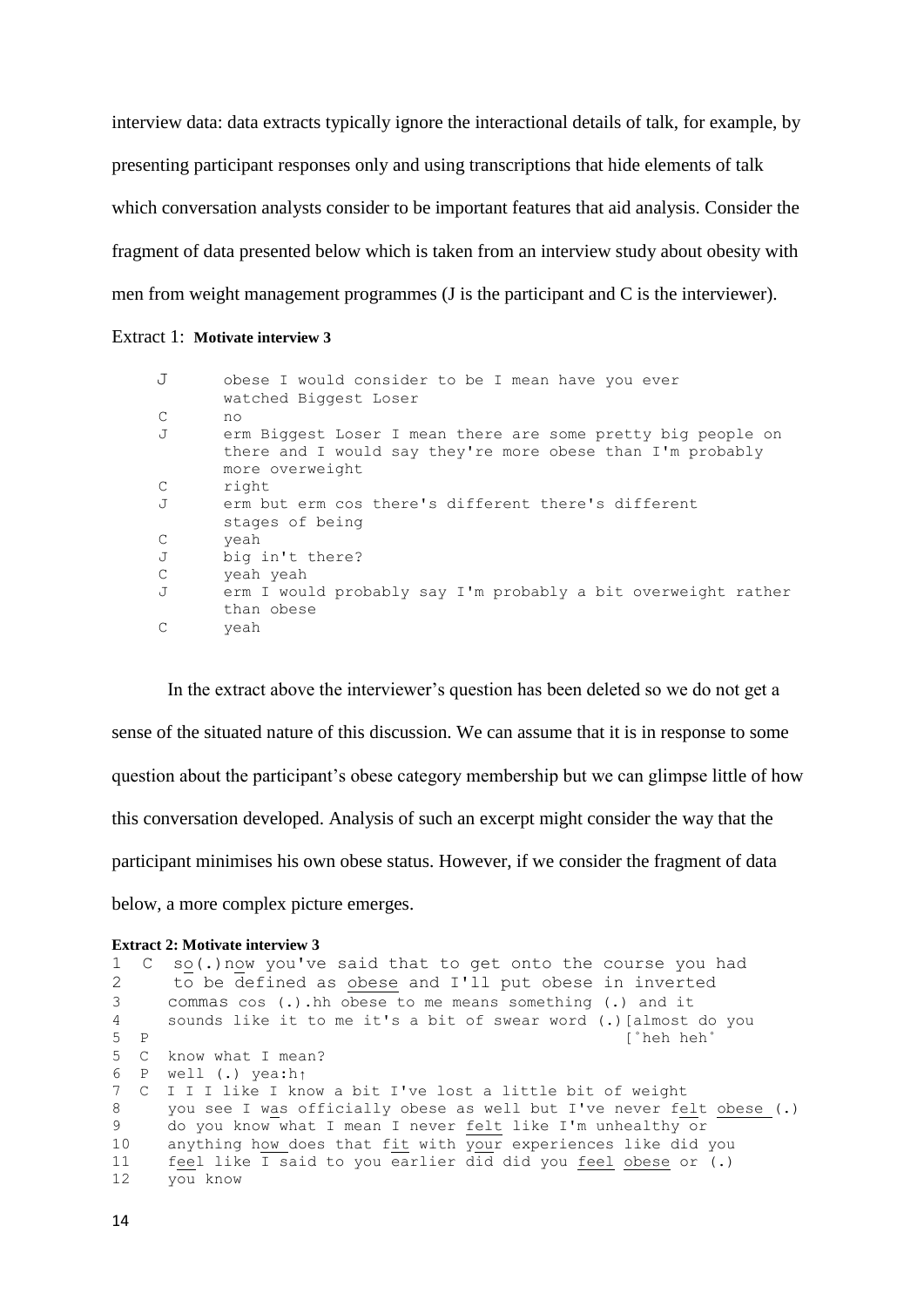13 P e:rm= 14 C =what di how did you think of yourself 15 P o obese I would consider to be (.) e:er I mean have you ever 16 watched Biggest Loser 17 C no 18 P erm Biggest Loser I mean there are some pretty big people on 19 there (.) and I would say they're more obese than I'm I'm probably 20 more overwe:ight 21 C right 22 P erm (.) but (.) erm cos there's different there's different 23 stages of being 24 C yeah 25 (.) 26 P big in't there? 27 C yeah yeah 28 P erm I I would probably say I'm probably a bit overweight rather 29 than obese: 30 C yeah 31 P erm but (.) e:rm (.) the Wii Fit board says I was obese heh heh 32 C right heh heh £if the Wii says so heh heh heh 33 P heh heh 34 C £ that's it (.) Wii Fit (.)

With the inclusion of the interviewer's question, and a more detailed transcription notation (see appendix for details) developed by Gail Jefferson (1985), we can see that this account of obesity is co-constructed between the interlocutors. If we pay attention to the way that sequences evolve we can ground our analyses in the way that participants' treat previous turns, thus enabling us to examine how they understand the ongoing discussion (Schegloff, 2007). A generous interpretation could be that the interviewer is managing the discussion of obesity in a delicate way, or 'doing' rapport, by invoking his own prior obese status. However, Chris marks out the word obesity as problematic with his use of "I'll put obese in inverted commas" and his following construction of obesity as "a bit of a swear word (.) almost". Chris is orienting to a potential difference of opinion here. The detail in this revised transcript, and the inclusion of the extended discussion, also allows us to notice the minimal uptake of his construction (line 6) by Jack, which is marked with the turn initial delay "well", indicating that this is a disprefered response. Preference organisation describes the patterns of how interlocutors align, or non-align, with the action of a previous utterance (Heritage, 1984;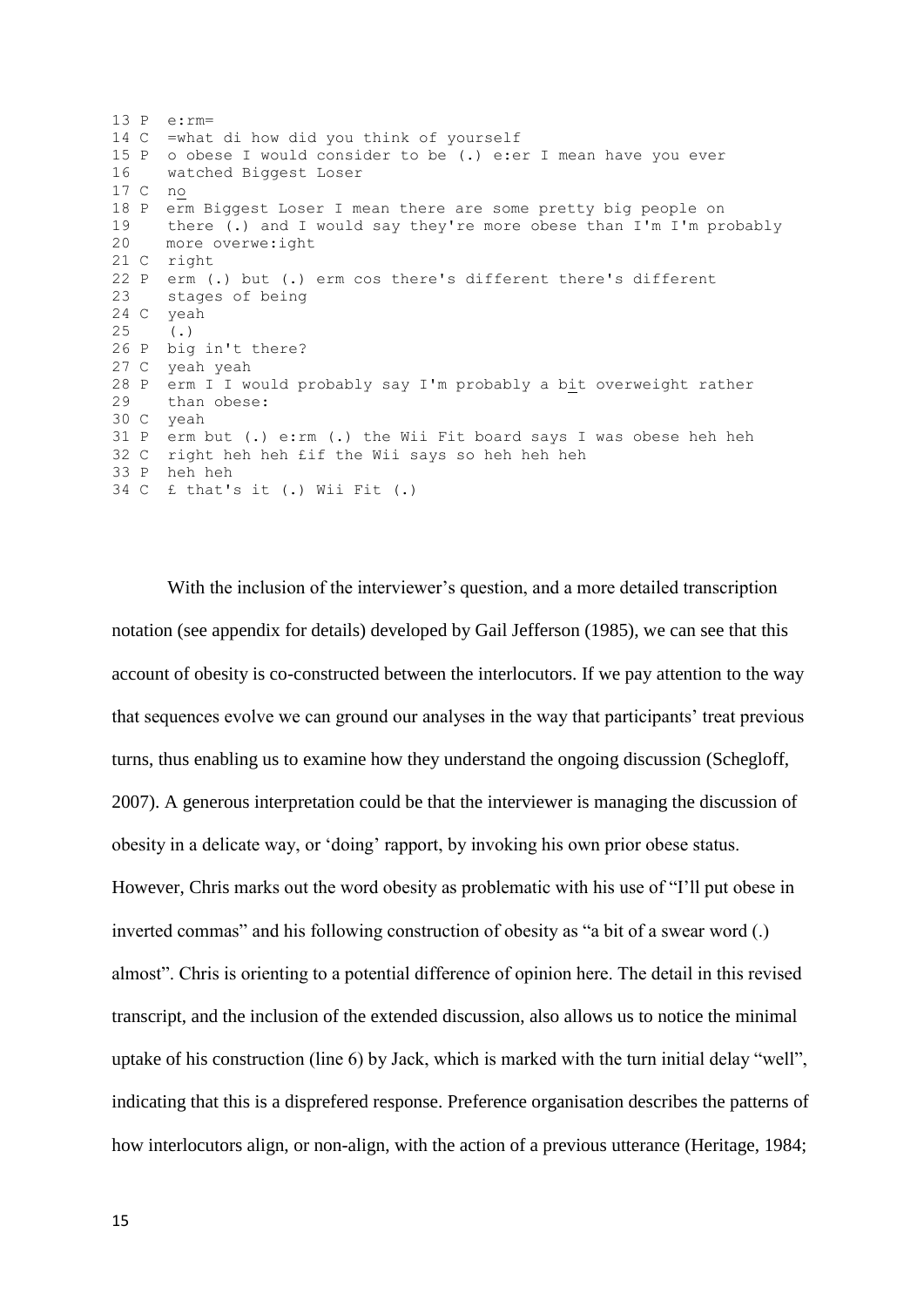Schegloff, 2007). The interviewer continues by detailing his own previous obese status and feelings around that before asking if the participant felt obese. The way that obesity is constructed is thus made relevant to the discussion and this is taken up by the participant who clearly aligns with Chris' stance. Watson's (1997) notion of 'reflexive monitoring' refers to the manner through which categories are sequentially managed, configured, arranged and displayed. The management of categories in talk is a reflexive process which focuses on the interactive and mutually constitutive process of category display and sequential organisation/management. Through a focus on category work *in situ* we can see how members "tie predicates to devices and categories in terms of the practicality of such connections and the particular here and now activities oriented to in talk" (Housley, 1999, 5.6). Put simply, the argument is that through an examination of how talk unfolds we can examine the way that categories are deployed as they are on display for the researcher to study. The more inclusive extract permits the reader to assess the claims made by the researcher.

Potter and Heburn (2005a) argued that it is hard to disentangle social science agendas from the way that interview research is set up and presented to participants (or other researchers). We see an agenda, or stance, being taken by Chris quite clearly in the extract above. Instead of interview and focus group data discursive psychologists have begun to work with naturalistic materials. The benefits of this move are that: it avoids imposing researcher categories onto the data; it allows us to situate research in everyday settings; thus we can study people's practices *in situ* rather than reflexively at a distance; it allows the researcher to focus on the issues that are at stake for the participants rather than imposing their own concerns, often resulting in novel topics; and it captures the complexity of often mundane situations (Potter & Wiggins, 2007, 78-79).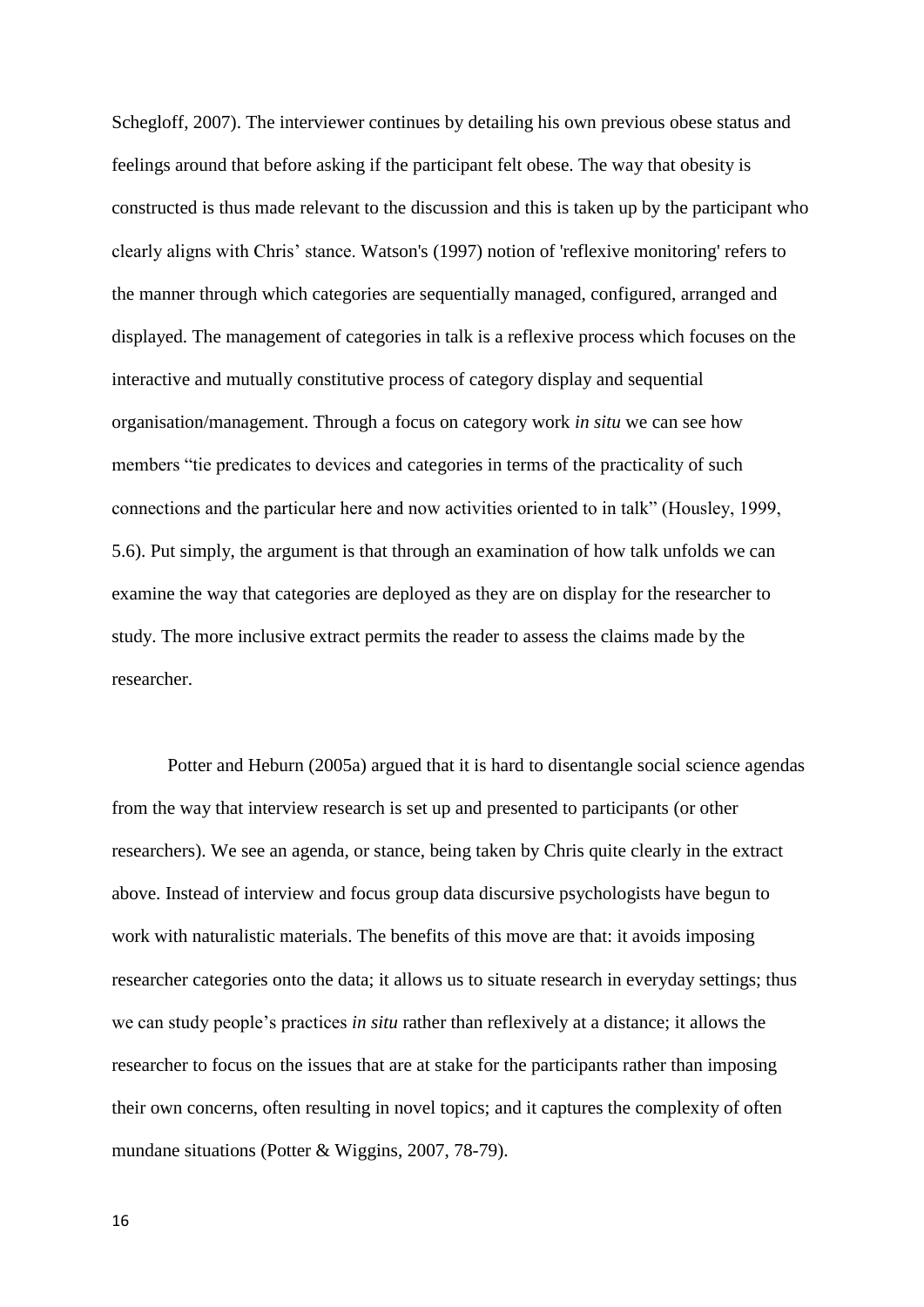These insights made by discursive psychologists can be usefully applied to other qualitative health research. The inclusion of interviewer's questions, and a focus on turntaking, allows the reader to assess the validity of our analyses. Let us turn now to consider discursive studies that have analysed naturalistic data in this way.

#### **Discursive psychology: naturalistic data and the influence of conversation analysis**

The focus on accountability and morality seen above are also key interests for discursive researchers working in a fine-grained way. However, rather than relying on anecdotal data the move to naturalistic data allows us to see how such issues are live concerns for individuals' accounting practices in mundane, everyday settings – a key contribution of this second strand of discursive research. As indicated above, drawing upon conversation analysis the analysis is grounded sequentially – people display their understanding of the previous 'turn' of talk (what has just been said) in their subsequent turn (their response and uptake of what was said). Examining such practices *in situ* allows us to explore the business of talk in settings such as commercial weight management groups (Mycroft, 2008), NHS weight management treatment (Wiggins, 2009), and obesity clinics (Webb, 2009) discussed below.

#### *Morality and social practice*

Successful dieting typically involves following certain requirements such as restricting one's diet and increasing one's fitness in order to maximise weight loss and 'micro' discursive studies have been useful in identifying how issues of morality and accountability are collectively produced and bound up with social practices. Mycroft (2008) considered what female group members made relevant at their 'weigh in' sessions and how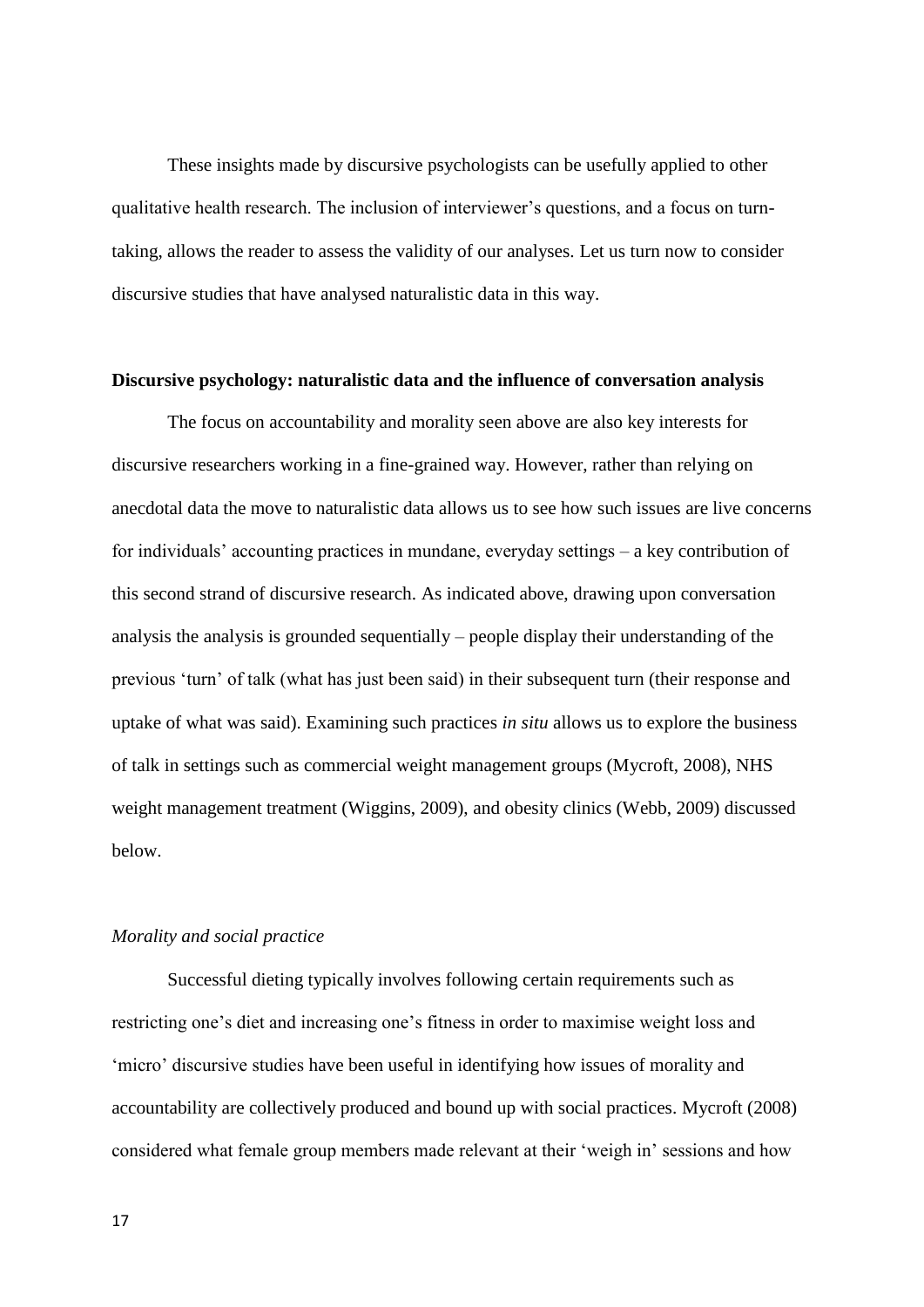the group leaders constructed their responses. She found that group leaders and members of the commercial weight loss management group perpetuated moral discourses about 'good' and 'bad' food rather than focusing on healthy eating (Mycroft, 2008). For example, after the delivery of news that a member had gained weight, an account for the increase is offered to the group leader in terms of being 'naughty'. Such displays of non-adherence to the diet make a group member's behavior an accountable issue to the group leader who typically colludes with this construction of restraint from such indulgence. Paradoxically, group leaders and members discussed 'bad' foods as both the sin but also the treat for good eating behavior. An important implication that Mycroft proposed is that health messages about healthy eating in weight management treatment situations is that they should avoid framing food as 'good' or 'bad' and focus instead on changing women's relationship with food and advocating healthy eating.

The normative practice of attributing moral accountability for weight loss can also be seen in the ways that patients manage blame in NHS weight management treatment services. Through an examination of the construction and sequential organization of talk, Wiggins (2009) demonstrated how patients resisted responsibility for weight gain by denying having performed the blameworthy activity (such as resisting blame for eating food that is 'fatty') or locating the blame outside their individual control (for example, invoking medication as a cause for weight gain). Wiggins suggested that whilst patients are drawing upon an individualist concept of weight which reifies the medical model and renders them responsible, their resistance is couched in a way that troubles this model through claims that it does not work even when they adhere to the diet plan. Similarly, a conversation analytic study conducted by Webb (2009) found that patients at an obesity clinic emphasized their own agency by documenting their exercise and improved health when achieving success but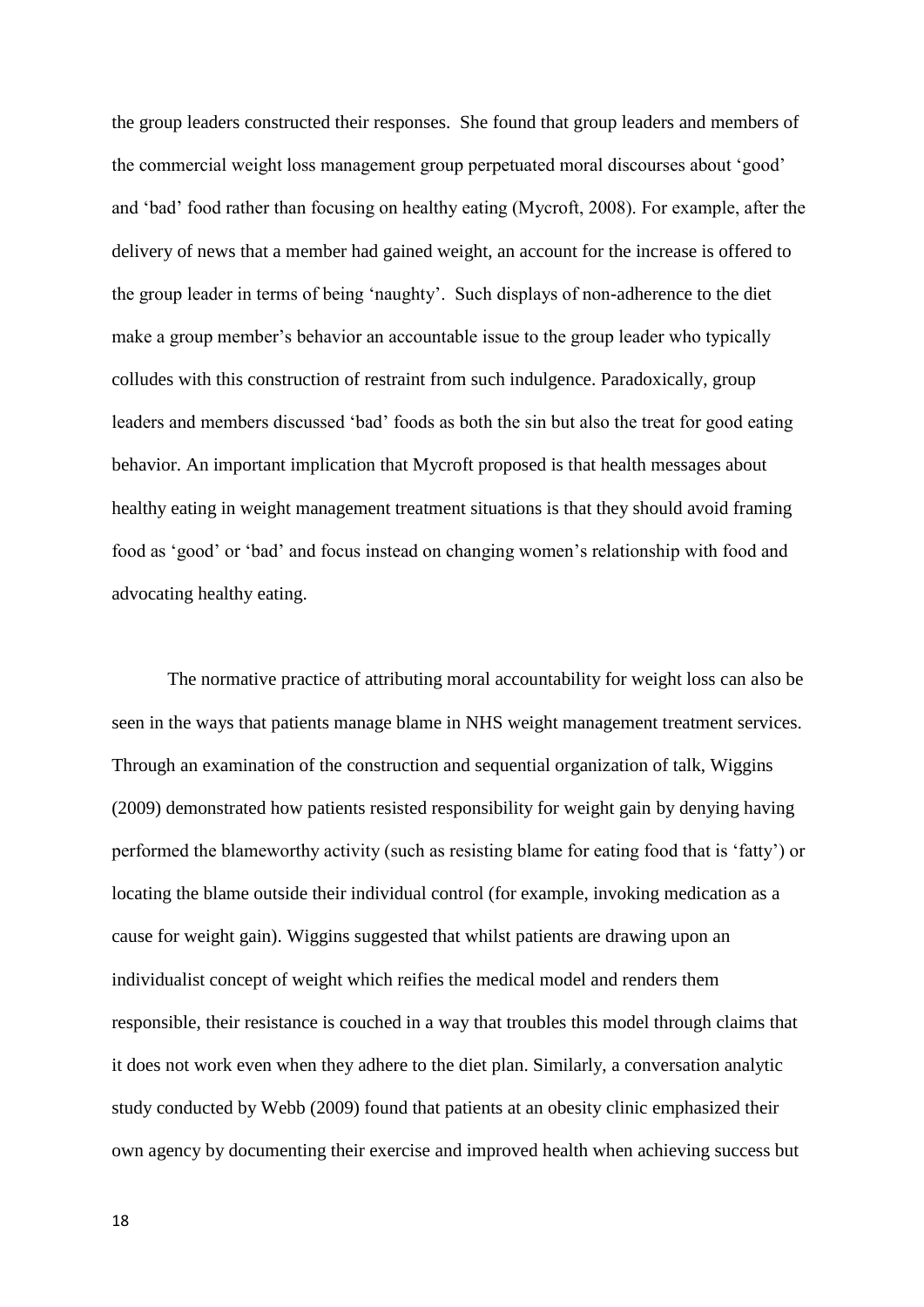minimized their agency with mitigating factors, such as difficulty in exercising or reactions to drugs, when they gained weight.

A focus on the sequential organization of talk allows us to see how issues such as blame and accountability to weight management are played out between interlocutors. Interview data allows us to analyse individuals' (and researchers') meaning making about eating practices, diet and obesity but we only get part of the picture, or at least the participants' version of that experience or health encounter of any specific topic under investigation. Naturalistic data incorporates both parties in the health situation, the participant and the health practitioner. This inclusion of the health practitioner is a crucial part of our understanding of issues across a range of health topics including doctor/patient interactions, support groups, and calls to help lines. Through studying such naturalistic interactions we can see more clearly how issues such as compliance and non-compliance are worked up in interactions, and how individuals orient to individual responsibility, both grounded in real life situations.

## *Compliance as a collective phenomenon*

An analysis of naturalistic data is useful in identifying resistance to the medical model's focus on the individual. To fully understand how the social context of dieting behavior influences the practice of compliance which interview studies such as Peel et al (2005) have outlined, working with naturalistic data highlights the importance of the way that categories such as compliance are employed in patients' everyday life. Studies of naturalistic talk such as online forums allow us to examine the way that patients' manage such practical issues associated with diets. For instance, Veen and te Molder (2010) examined how patients with Celiac disease manage the risk of gluten intake. Following one thread initiated by a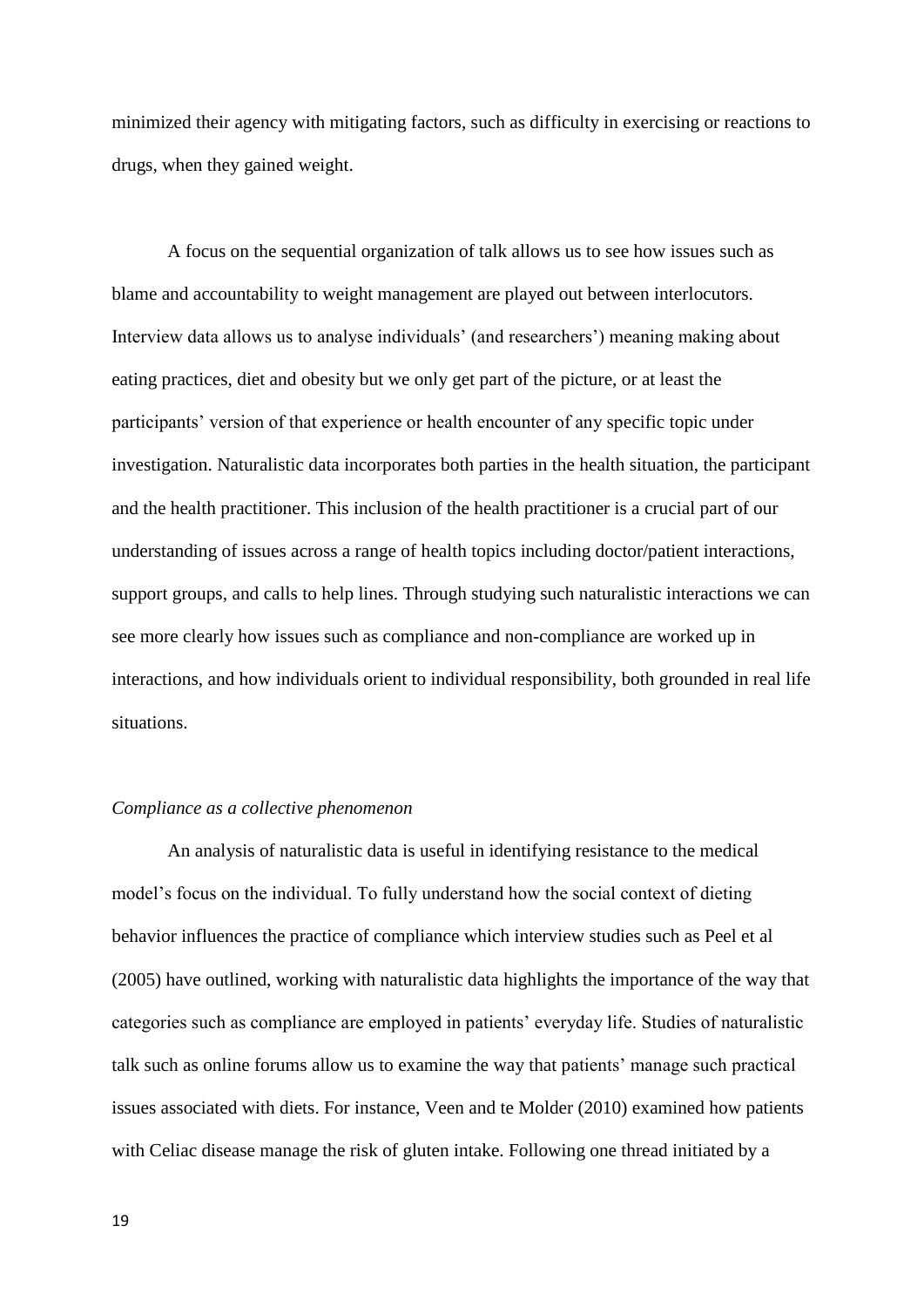member whose subject title was "I want to quit" they found that other members rejected this as an option. The original post highlighted that whilst the forum member was able to follow the recommended diet she was 'fed up' with the restrictive nature of it and wanted to quit. Their analysis highlighted the use of 'second stories' (Arminen, 2004; Sacks, 1992) where recipients provide parallel experiences that can perform particular functions such as providing support, offering new insights and offering advice. Veen and te Molder found that responses to the original post typically followed the same format: sharing an experience of a dieting lapse; detailing their own emotional reasons for this lapse; then detailing how this ended badly for them and pushing the value of sticking to the diet along with practical solutions to make it easier to follow. They also noted that members of the forum 'scripted' (see Edwards, 1997) their frustrations with the diet which resulted in portraying this as a routine occurrence for Celiac patients thus negating this as a valid choice for non-compliance. Second stories of confessions to diet lapses and cheating behaviour are also potentially used as a discursive device to normalize this practice yet to also condemn it.

Veen and te Molder's (2010) discursive study illustrates how dietary compliance is, at least in this instance, a collective phenomenon rather than an individual accomplishment (Veen & te Molder, 2010, 37) and this is supported with another study of bariatric surgery patients. Cranwell and Seymour-Smith (2012) examined posts from a weight loss surgery online support group to explore how members constructed their appetite and weight loss. They found that two concerns were routinely made relevant whilst discussing post-surgery diets: a lack of appetite, and periods of weight stabilization. The analysis demonstrated how members self-regulate, and 'monitor' or 'police' others' weight loss and eating practices. As with Veen at al's (2010) study they noted that second stories were produced as a device to normalize group views and used to correct deviant cases. Members used second stories to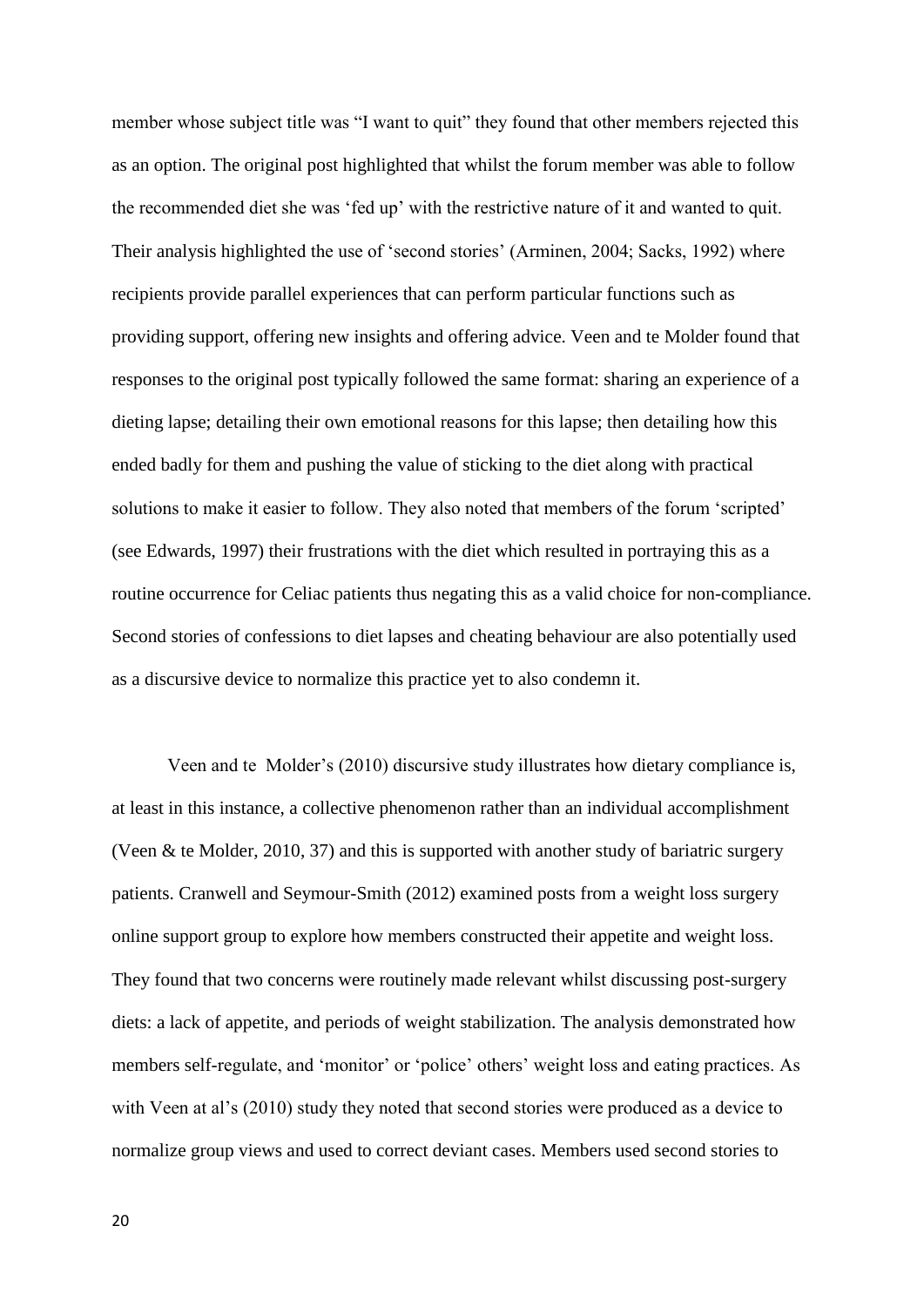monitor the intake of appropriate levels of food during the initial post-surgery period where members constructed uncertainty about whether they should eat when their appetite was low. Second stories also helped to induct members into treating periods of weight stabilization periods as routine, constructing such periods as 'blips', in order to urge others to continue with the diet plan. These instances of monitoring were typically in response to solicited advice, in contrast the practice glossed as 'policing' which referred to instances where unsolicited advice was offered to members who deviated from the diet. Their analysis demonstrated how policing was a highly sensitive activity, needing a more delicate delivery than monitoring, in order to 'save-face' on behalf of the recipient. Attention to the sequential aspects of posts allowed an exploration of how monitoring and policing were discursive devices which aided adherence to weight management as a communal rather than an individual responsibility.

### **Conclusion**

This paper has outlined two strands of discursive research broadly categorised as 'macro' and 'micro'. In doing so the advantage of employing either discourse approach to health psychology has been elucidated. Despite the tensions and debates in the field there are a number of similarities across the two strands. Both are concerned with constructions and descriptions and how they are involved in actions, and both are interested in analysing issues of accountability. As we have seen with the above examples, 'macro' discourse work highlights the cultural context of talk and can demonstrate how individuals are positioned in relation to 'discourses' or 'interpretative repertoires' and how such discourses are accepted, negotiated and resisted. Finer grained perspectives pay attention to the sequential placement of constructions and are best suited to analyse naturalistic data such as any medical interaction or other similar naturalistic contexts like support groups, and calls to NHS health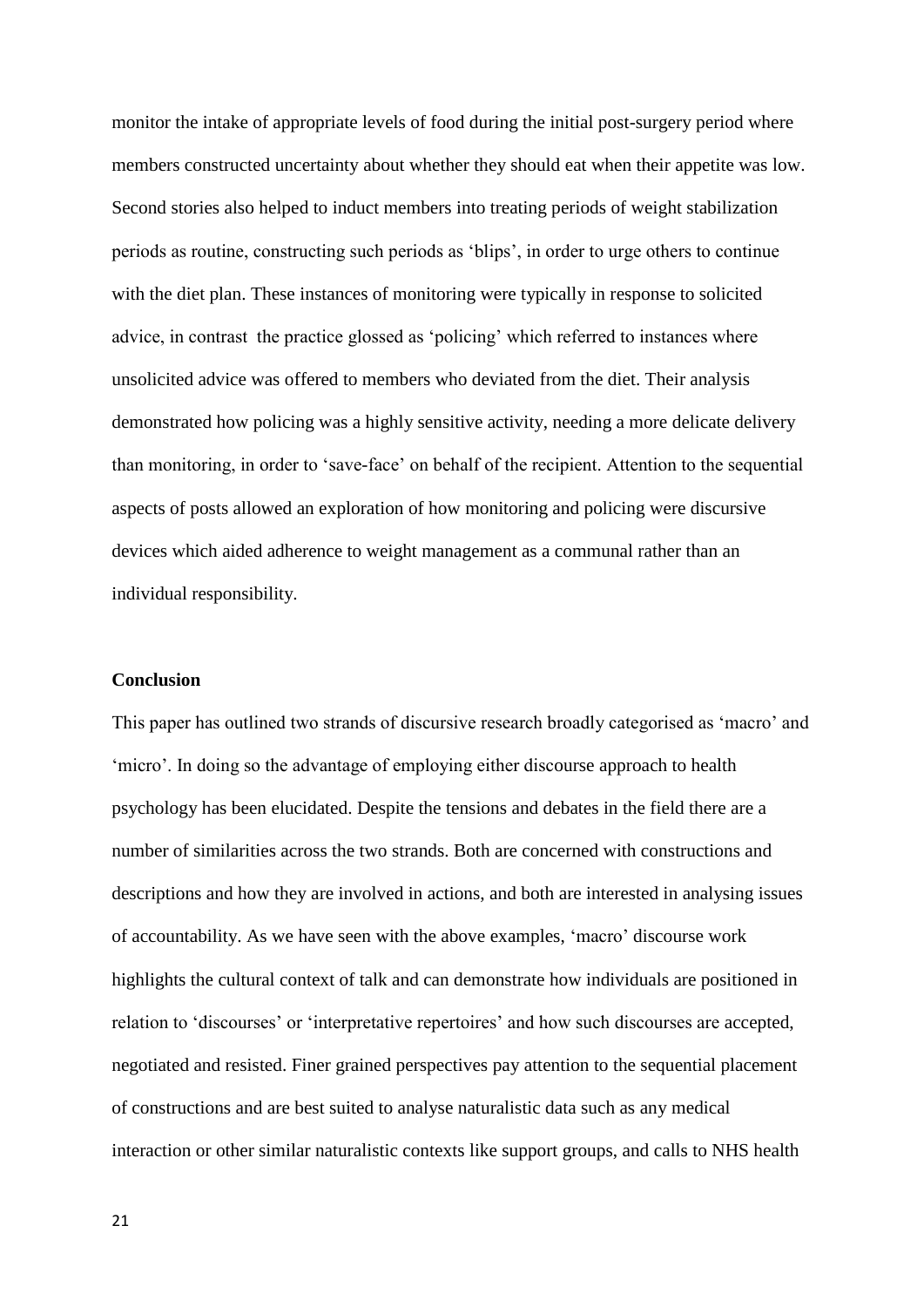lines or the ambulance emergency services.

The collective body of work on eating practices, diet and obesity under discussion has also demonstrated how the issue of individual responsibility is negotiated and resisted by those it directly affects. Research from both strands pays attention to issues of accountability, and shows us something about how the thrust to place individuals at the centre of their own dietary intake is taken on board, negotiated, or resisted. This seems to be a key advantage for health promotion. If we can understand how individuals resist health advice then we are better placed to tailor our health messages to the recipients. Discursive research is able to draw attention to constructions of individualism in a way that attends to the intricacies involved in such accounting practices. Notions of individuality are variously drawn upon by participants as a discursive device in order to account for their decision making regarding adherence to health advice. Furthermore, instances in data that might initially be construed as individual agency, such as the self-reference of "I quit" in Veen and te Molder's (2010) study, is not simply viewed as an instance of individual agency, rather their sequential analysis highlights how dietary compliance is attended to as a communal activity. Discursive research is in a good position to illustrate the point raised by WHO (2000) in relation to obesity, that dieting should be treated as a population based problem and not an individual responsibility. In moving away from a static notion of identity, discursive approaches are able to explore, in some detail, why people resist health advice. Discursive research has illustrated the importance for health promotion to be mindful of how health advice can be viewed as a threat to identity.

A discursive approach could usefully be applied across a whole range of health and illness topics. For those new to discourse work, the prospect of undertaking a discursive study

22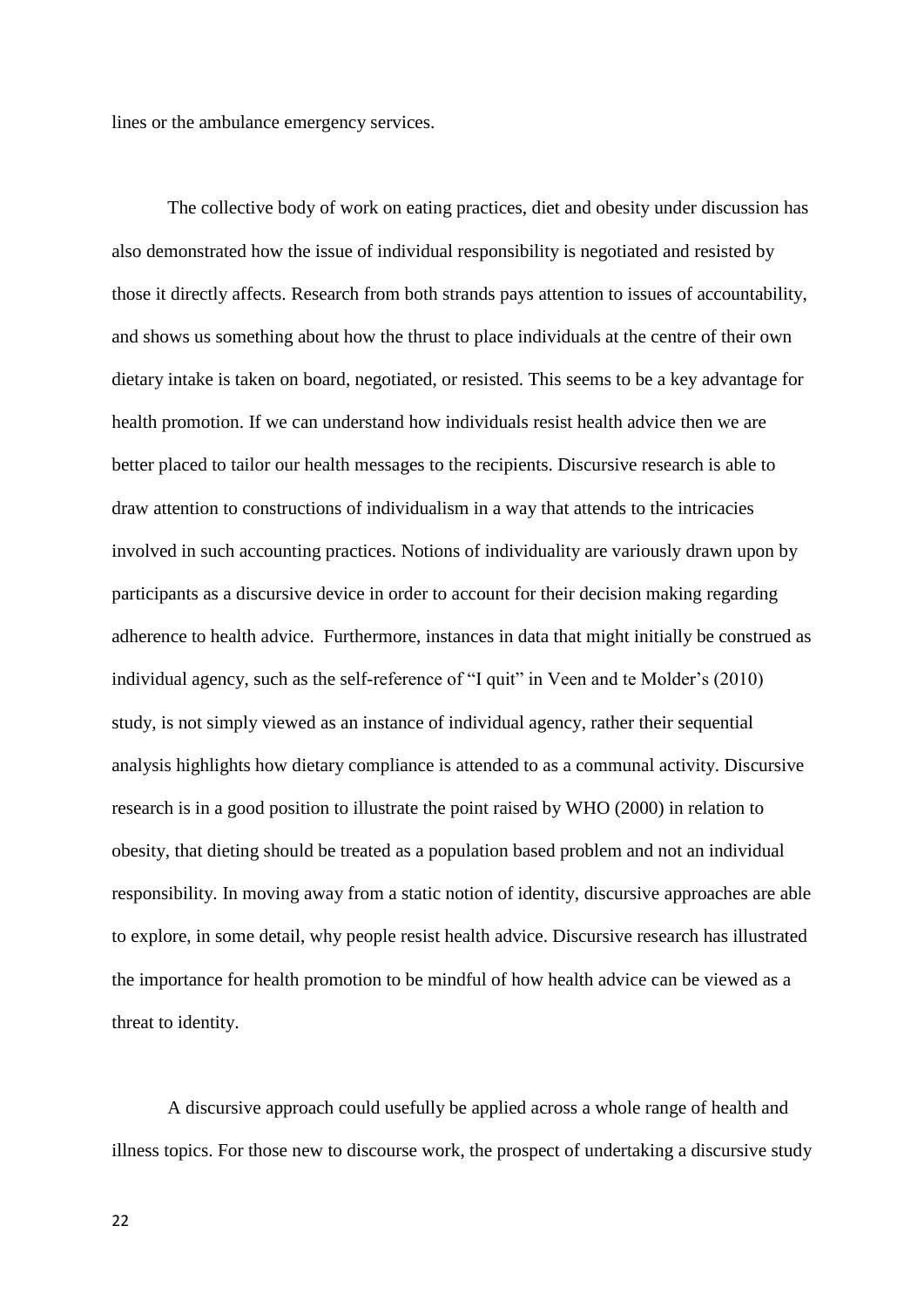can be a bit daunting. 'Macro' approaches have outlined some analytic steps (see Potter & Wetherell, 1987; Edley, 2001) but finer grained work combines theoretical principles with particular analytic procedures as opposed to following a step by-step guide (Potter & Hepburn, 2005b). The aim of discursive research is to develop an explanation of the patterns in data, and an analysis of any deviations from that pattern.

The discussion of methodological issues is important for the new discourse researcher to consider but also raises some thoughtful considerations about the use of interview data for the wider population. Attention to the issues raised might help improve the rigour of qualitative research in general. Allowing the reader to view data extracts, which include the interviewer's contributions, can be used to make the interview process, and the process of analysis, more transparent, robust and valid. The reader is provided with an opportunity to more fully assess the research process. Arguments against the use of interview data, however, do create a hierarchy of data that can result in unhelpful comments from reviewers. Interviews are common social encounters and what happens in them is arguably discursively and psychologically interesting (O'Key & Hughes-Jones, 2010). In comparison to interviews, focus groups are more naturalistic as they include a focus on a range of communicative practices more akin to everyday conversation such as storytelling, disagreements and teasing (Wilkinson, 2008). Indeed, Griffin (2007) illustrates this point in relation to a focus group interview with 'young consumers' with regards to an instance of sharing hand cream that occurred. Griffin's argument was that research interviews allow for the perspectives and agendas of the interviewees as well as the interviewer, highlighting that some assumptions made about the limitations of interview data are over simplistic.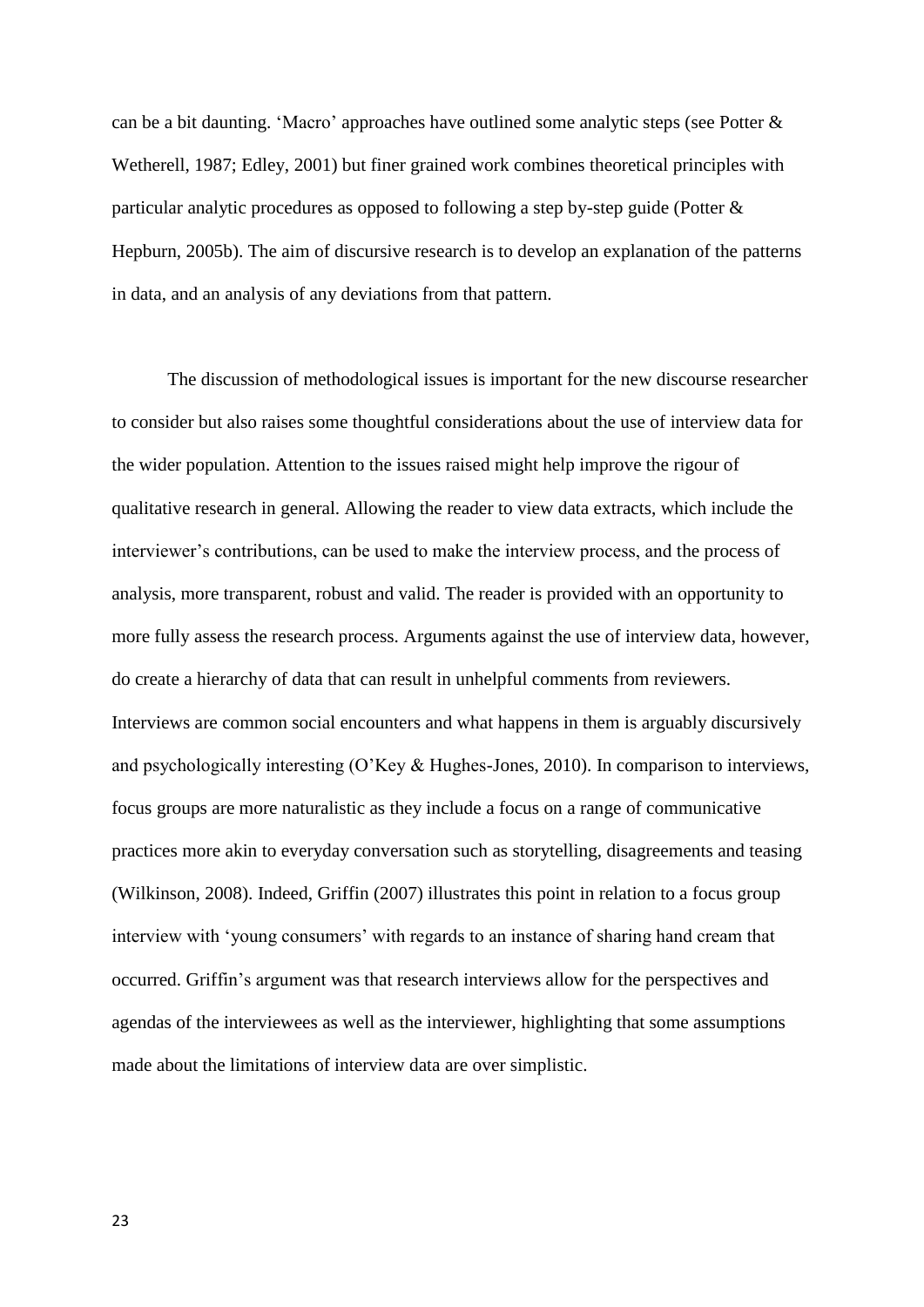The Loughborough School have identified one key advantage of working with naturalistic data for health psychologists – we can go straight to the crux of the issues at hand. Interview research allows us to understand the sense making practices of the person who is ill, or on a diet, but if we are able to study the issue at hand *in situ* then we can incorporate an analysis of the health practitioners' contributions to such health encounters. Studying the actual practices of people 'doing' health and illness *in situ* is fascinating and enlightening and allows us to examine real life health and illness issues as they unfold. However, studying health topics at a distance can, but not necessarily, desensitise one from the experiences of such individuals. Hearing patients recount their illness narratives in person is a completely different experience to studying medical interactions from a distance. Interviewing can be more visceral and can have a greater impact on our understanding of the condition, although it could result in imposing such feelings onto the analysis. Furthermore, participants' experiences of the research process may be 'therapeutic' and a positive experience. Interview research is typically respectful in acknowledging participants' expertise through experience, whereas having a 'private' medical encounter recorded, without the possibility of any independent input, may feel intrusive.

In summary both strands of discourse research are useful to study health topics and provide a useful addition to qualitative health research. Discourse analysis is a flexible method that can address a range of research questions. Each piece of qualitative health research should ultimately be evaluated in its own terms, regardless of the dominant position in the field as there is scope for all approaches, with no one method providing the definitive answer. One should always seek the most appropriate data for the study at hand and the best method to analyse such data. More important are the rigour of analyses and the validity of analytic claims that are made, whatever the analytic position. The field of discursive research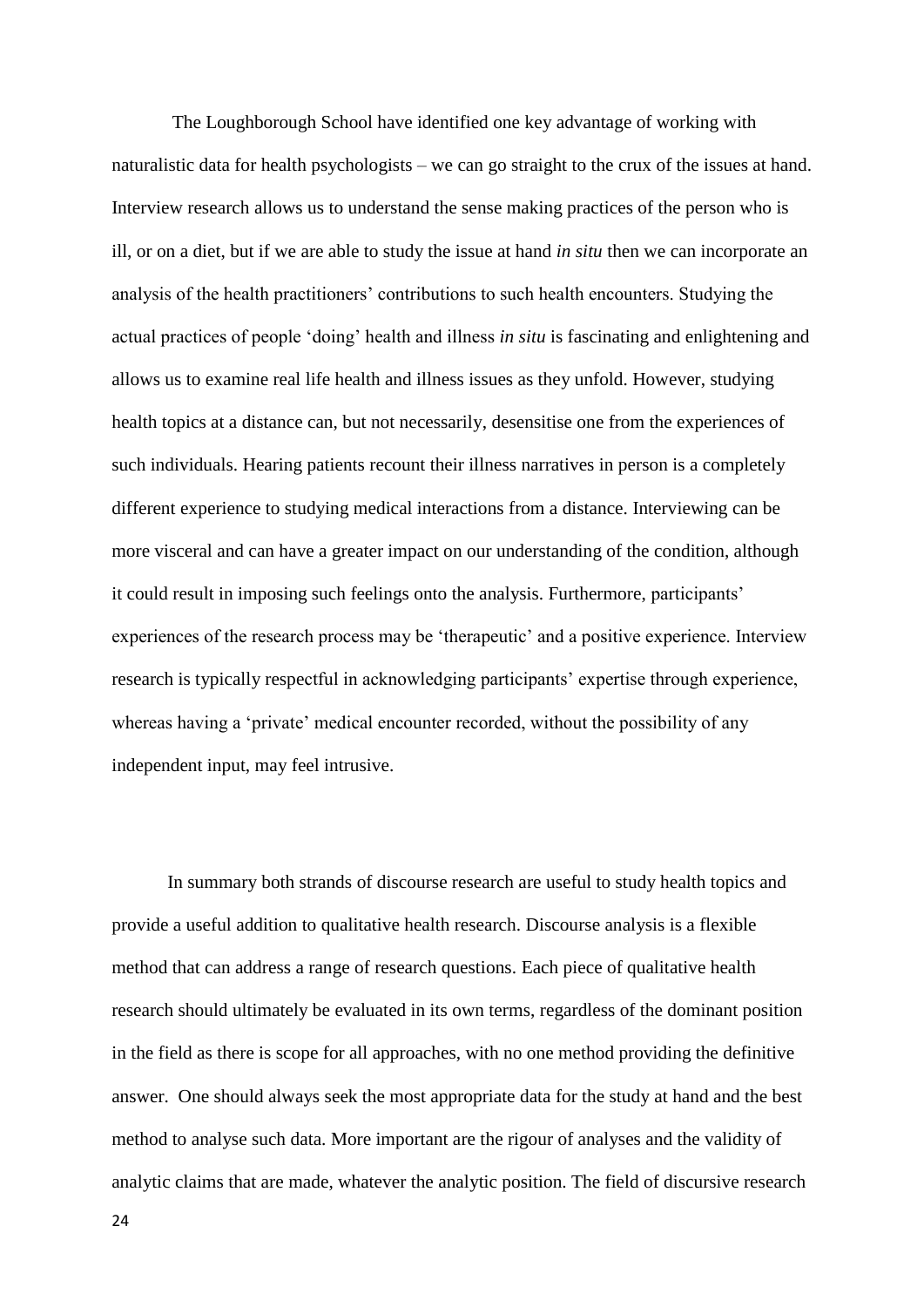is ever changing and this is an exciting time to begin conducting this type of research as new developments unfold.

## **References**

Arminen, I. (1998). Ogansisation of participation in meetings of Alcholics Anonymous. *Issues in Applied Linguistics*, 9(2), 59-98.

Billig, M. (1987). *Arguing and thinking: A rhetorical approach to social psychology*. Cambridge: Cambridge University Press.

Billig, M. (1991). ideology and opinions: studies in rhetorical psychology. London: SAGE.

Billig, M. (1999a) [Critical discourse analysis and conversation analysis: an exchange](http://dx.doi.org/10.1177/0957926599010004005)  [between Michael Billig and Emanuel A. Schegloff,](http://dx.doi.org/10.1177/0957926599010004005) *Discourse & Society*, 10(4), 543-558.

Billig, M. (1999b) Conversation analysis and the claims of naivety, *Discourse and Society*, 10, 572-576.

Buman, E. & Parker, I. (Eds.)(1993). *Discourse analytic research: Repertoires and readings of texts in action.* London: Routledge.

Edley, N. (1993). Prince Charles - our flexible friend: accounting for variations in constructions of identity. *Text - Interdisciplinary Journal for the Study of Discourse*, 13 (3), pp. 397-422.

Edley, N. (2001). Analysing masculinity: interpretatative repertoires, subject positions and ideological dilemmas. In: M. Wetherell, S. Taylor and S.J. Yates (Eds.). *Discourse as data: a guide to analysis.* London: Sage and the Open University, 2001, pp. 189-228.

Edwards, D. (1997). *Discourse and cognition.* London: Sage Publications.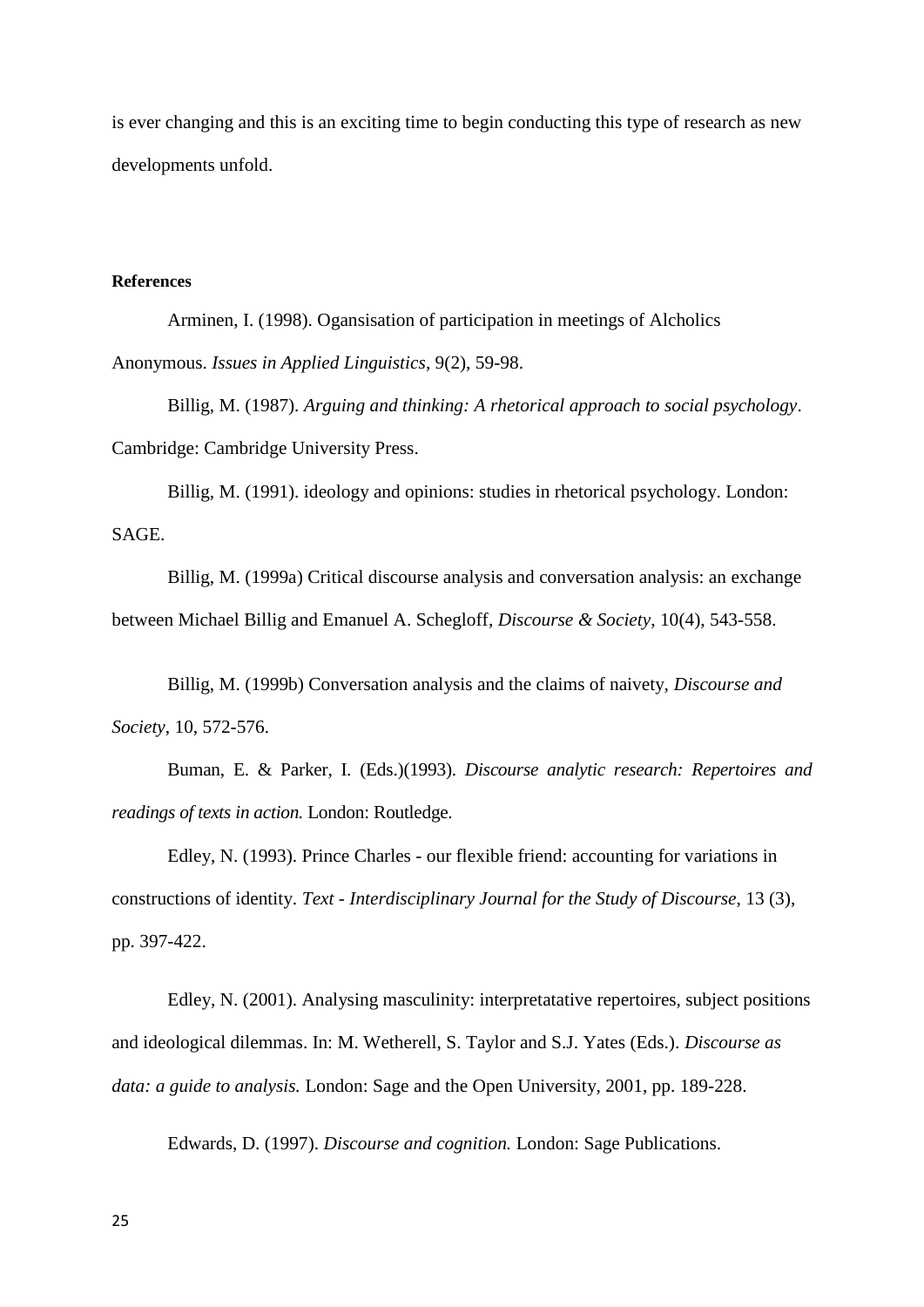Edwards, D. and Potter, J. (1992). *Discursive Psychology*. London: Sage.

Harre, R. & Gillett, G. (1994). *The discursive mind.* London: Sage.

Gough, B. & Flanders, G. (2009). Celebrating "obese" bodies: gay "bears" talk about weight, body image and health. *International Journal of Men's Health*, 8(3) 235-253.

Gracia-Arnaiz, M. (2010). Fat bodies and thin bodies. Cultural, biomedical and market discourses on obesity. *Appetite*, 55,219-225.

Grogan, S. (2007). *Body image: understanding body dissatisfaction in men, women and children*. Psychology Press.

Hepburn, A. & Wiggins, S. (2007). Discursive research: themes and debates. In. A.Hepburn & S.Willig (Eds). *Discursive research in practice: new approaches to psychology and interaction.* Cambridge: Cambridge University Press.

Heritage, J. (1984) 'A Change-of-State Token and Aspects of its Sequential Placement', inJ. M. Atkinson and J. Heritage (eds) *Structures of social action:studies in conversation analysis*, pp. 299–345. New York: Cambridge University Press.

Hollway, W. (1984). Gender difference and the production of subjectivity. *Changing the subject: Psychology, social relations and subjectivity.* V.Walkerdine. London, Metuen.

Horton-Salway, M. (2002). Narrative identities and the management of personal accountability in talk about M.E.: a discursive approach to illness narrative. *Journal of Health Psychology*, Vol. 6 (2) 261-273.

Housley, W. (1999) 'Role as an Interactional Device and Resource in Multidisciplinary Team Meetings'. *Sociological Research Online,* vol. 4, no. 3, [http://www.socresonline.org.uk/4/3/housley.html.](http://www.socresonline.org.uk/4/3/housley.html)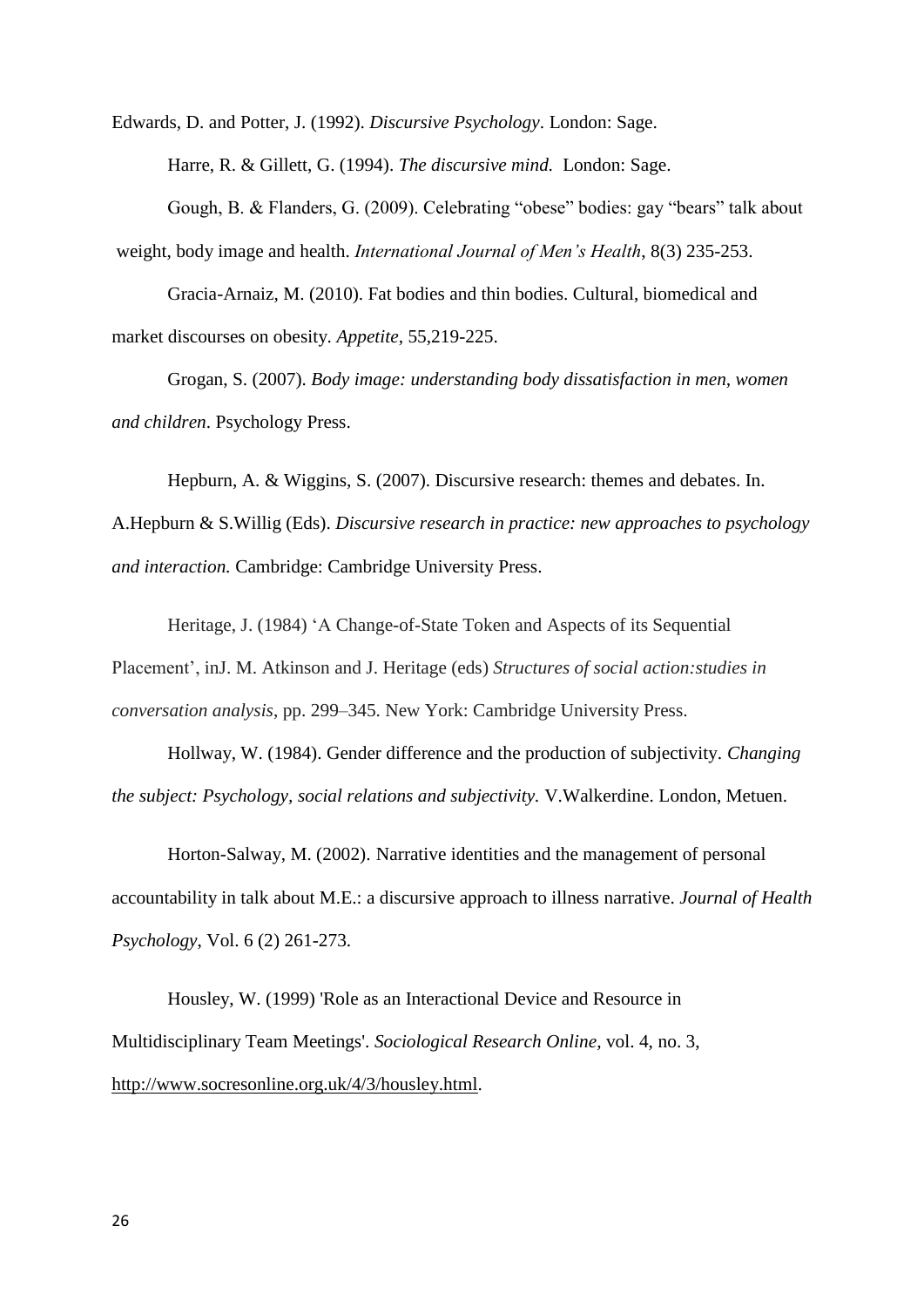Jefferson, G. (2004). Glossary of transcript symbols with an introduction. In G.Lerner

(ed.). *Conversation analysis; studies from the first generation*. California; John Benjamins.

Laclau, E. (1993). Politics and the limits of modernity. In T.Docherty (ed.),

*Postmodernism: A reader.* London: Harvestor Wheatsheaf.

Laclau, E., & Mouffe, C. (1987). Post Marxism without apologies. *New Left Review, 166*, 79-106.

Fairclough, N. (1995). *Critical discourse analysis*. London: Longman.

Gilbert, G.N. & Mulkay, M. (1984). *Opening Pandora's box: a sociological analysis of scientists' discourse*. Cambridge: Cambridge University Press.

Gracia-Arnaiz, M. (2010). Fat bodies and thin bodies. Cultural, biomedical an market discourses on obesity. *Appetite*, 55,219-225.

Griffin, C. (2007). Being dead and being there: research interviews, sharing handcream and the preference for analysing 'naturally' occurring data'. *Discourse Studies*, 9(2), 246-269.

Malson, H. (1998). *The thin woman: feminism, post-structuralism and the social psychology of anorexia nervosa.* London: Routledge. .

Mycroft, H. (2008). Morality and accountability in a commercial weight management group.*Journal of Health Psychology*, 13 (8), 1040-1049.

O'Key,V. & Hughes-Jones, S.(2010). "I don't need anybody to tell me what I should be doing". A discursive analysis of maternal accounts of (mis)trust of ealthy eating information*. Appetite, 54, 524-532.*

Parker, I. (1992). *Discourse dynamics: Critical analysis for individual and social psychology.* London: Routledge.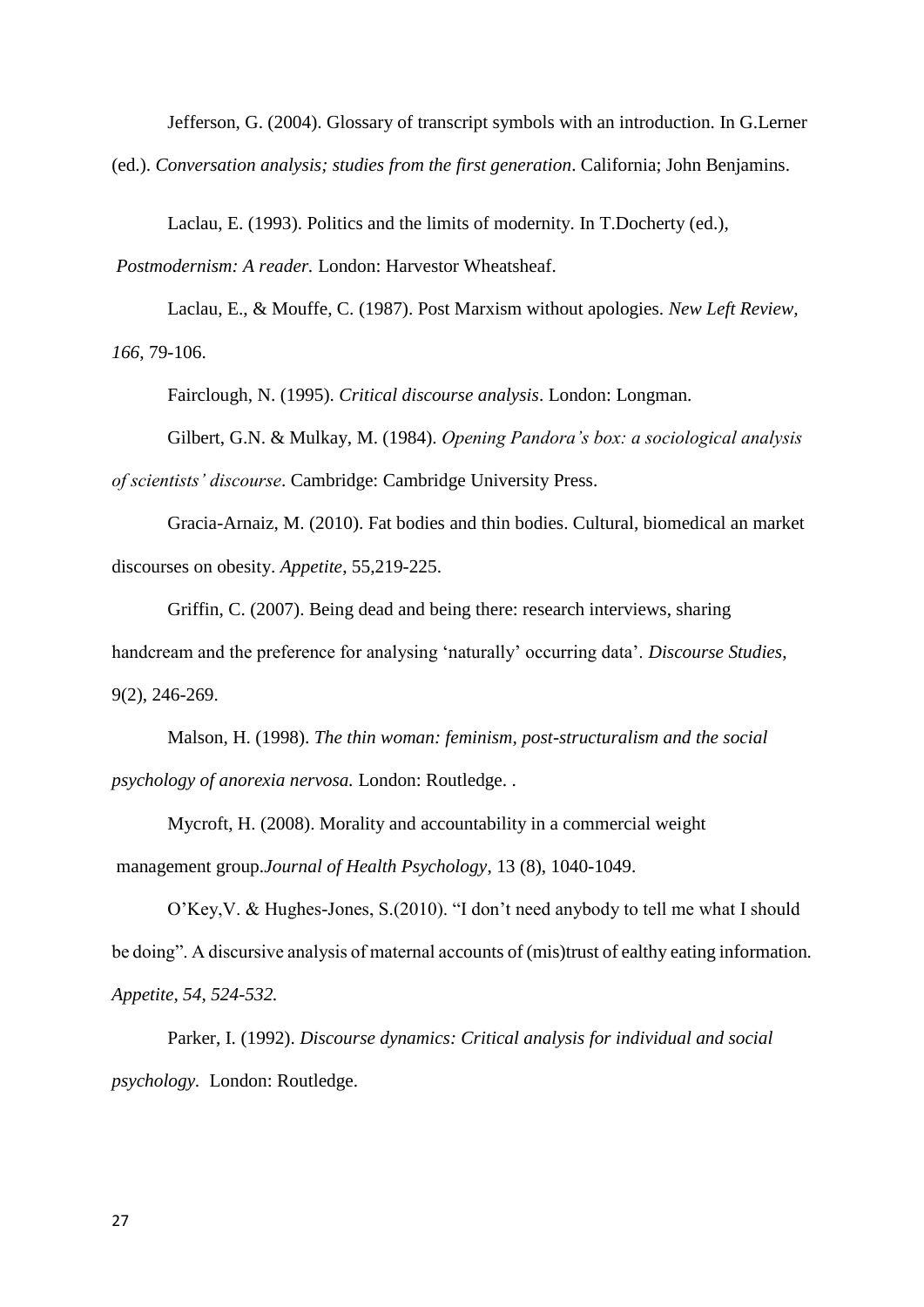Peel, E., Parry, O., Douglas, M. & Lawton, J. (2005). Taking the discuirsive biscuit? A discursive approach to managing diet in Type 2 Diabetes. *Journal of Health Psychology*, 10(6), 779-791.

Potter, J. (1996). *Representing Reality: Discourse Rhetoric and Social Construction*. London: Sage.

Potter, J. and Wetherell, M. (1987) *Discourse and social psychology: Beyond attitudes and behaviour.* London: SAGE.

Potter, J. & Hepburn, A. (2005a). Qualitative interviews in psychology: problems and possibilities, *Qualitative Research in Psychology*, 2, pp.281-307.

Potter, J. & Hepburn, A. (2005b). Discursive psychology as a qualitative approach for analysing interaction in medical settings. *Medical Education*, 39 (3), pp. 338 – 344.

Potter, J. Wiggins, S. (2007). Discursive psychology. In C. Willig & W. Stainton-Rogers (Eds.). *The Sage handbook of Qualitative research*. London: SAGE.

Sacks, H. (1992). *Lectures on conversation* (Vol 1&2). Oxford: Blackwell. Schegloff, E.A.& Sacks, H. (1973).

Schegloff, E.A. (1997). Whose text? Whose context? *Discourse and Society, 8*(2), 165- 187.

Schegloff, E.A. (1998). Reply to Wetherell. *Discourse and Society, 9*(3), 413-460.

Schegloff, E.A. (1999a). 'Schegloff's texts' as 'Billig's data'.: A critical reply.

*Discourse and Society, 10*(4), 558-572.

Schegloff, E.A. (1999b). Naivete vs sophistication or discipline vs self-indulgence: A rejoinder to Billig. *Discourse and Society, 10*(4), 577-582.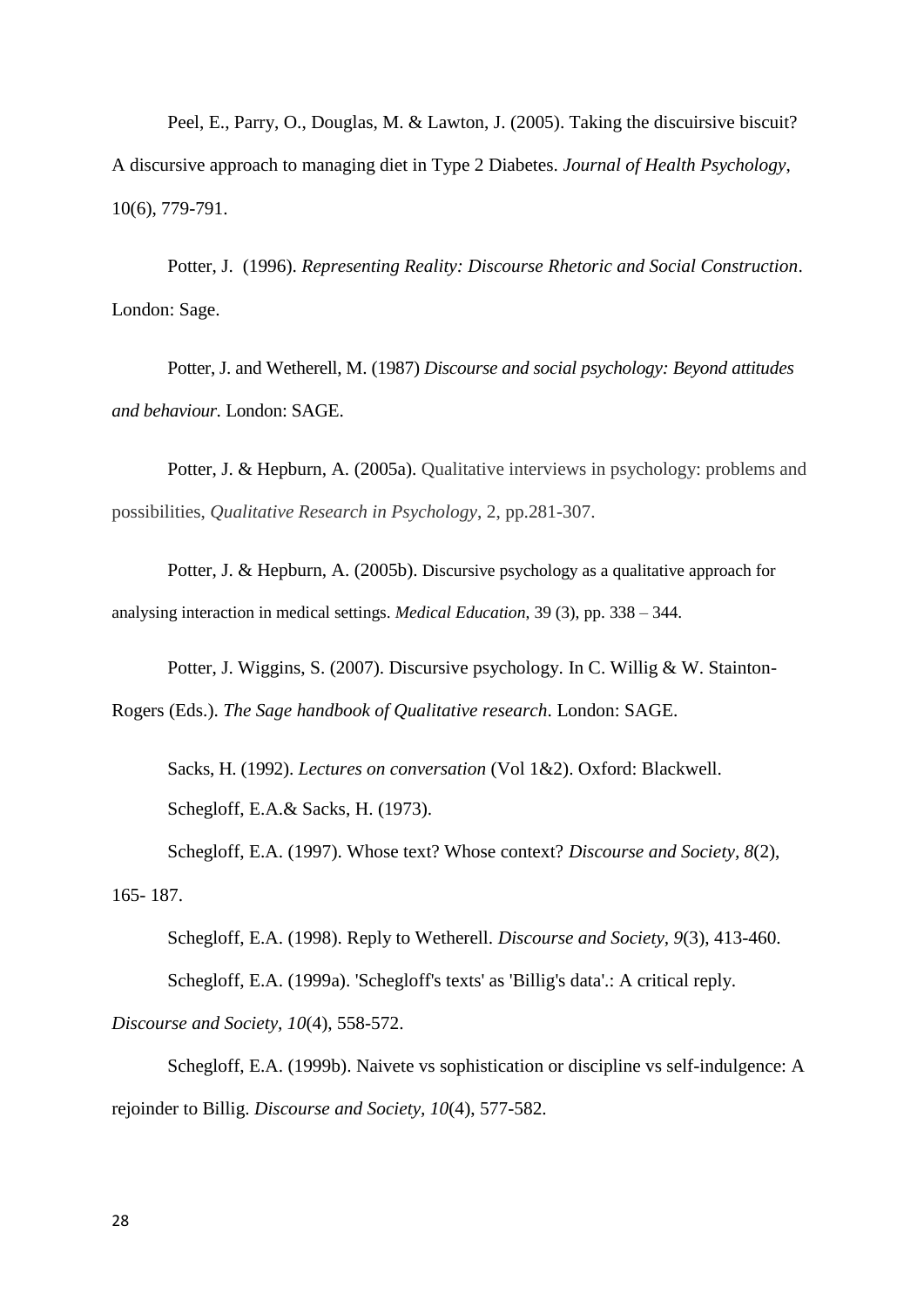Schegloff, E. A. (2007). *Sequence Organization in Interaction: A Primer*

*in Conversation Analysis.* .Cambridge: Cambridge University Press.

Silverman, D. (1997). *Discourses of counseling*. London: SAGE.

Veen, M., te Molder, H., Gremmen, B. & van Woerkum, C. (2010). Quitting is not an option: an analysis of online diet talk between celiac disease patients*. Health*, 14(1), 23-40.

Watson, D.R. (1997). Some General Reflections of Category and Sequence. In Hester and Eglin *Culture in Action: Studies in Membership Categorization Analysis.*International Institute for Ethnomethodology and Conversation Analysis and University Press of America, Washington, D.C.

Webb, H. (2009). "I've put weight on cos I've bin inactive, cos I've 'ad me knee done": moral work in the obesity clinic. *Sociology of Health & Illness*, 31(6), 854-871.

Wetherell, M. (1998). Positioning and interpretative repertoires. Conversation analysis and post-structuralism in dialogue. *Discourse and Society*, 9 (3), 387-412.

Wetherell, M.(2001). themes in discourse research: The case of Diana. In M.Wetherell, S. Taylor,, & S. Yates, S. (Eds.).*Discourse, theory and practice: A reader,* London: Sage Publications.

Wiggins, S. (2009). Managing blame in NHS management treatment: psychologizing weight and 'obesity'. *Journal of Community & Applied Social* Psychology, 19, 347-387.

Wilkinson, S. (2008). Focus groups. In J.Smith (ed)  $(2^{nd}$  edition). Qualitative research in psychology: a practical guide to research methods. London: SAGE publications.

Woofitt, R. ( 2005). *Conversation analysis and discourse analysis: a comparative and critical introduction.* London: Sage.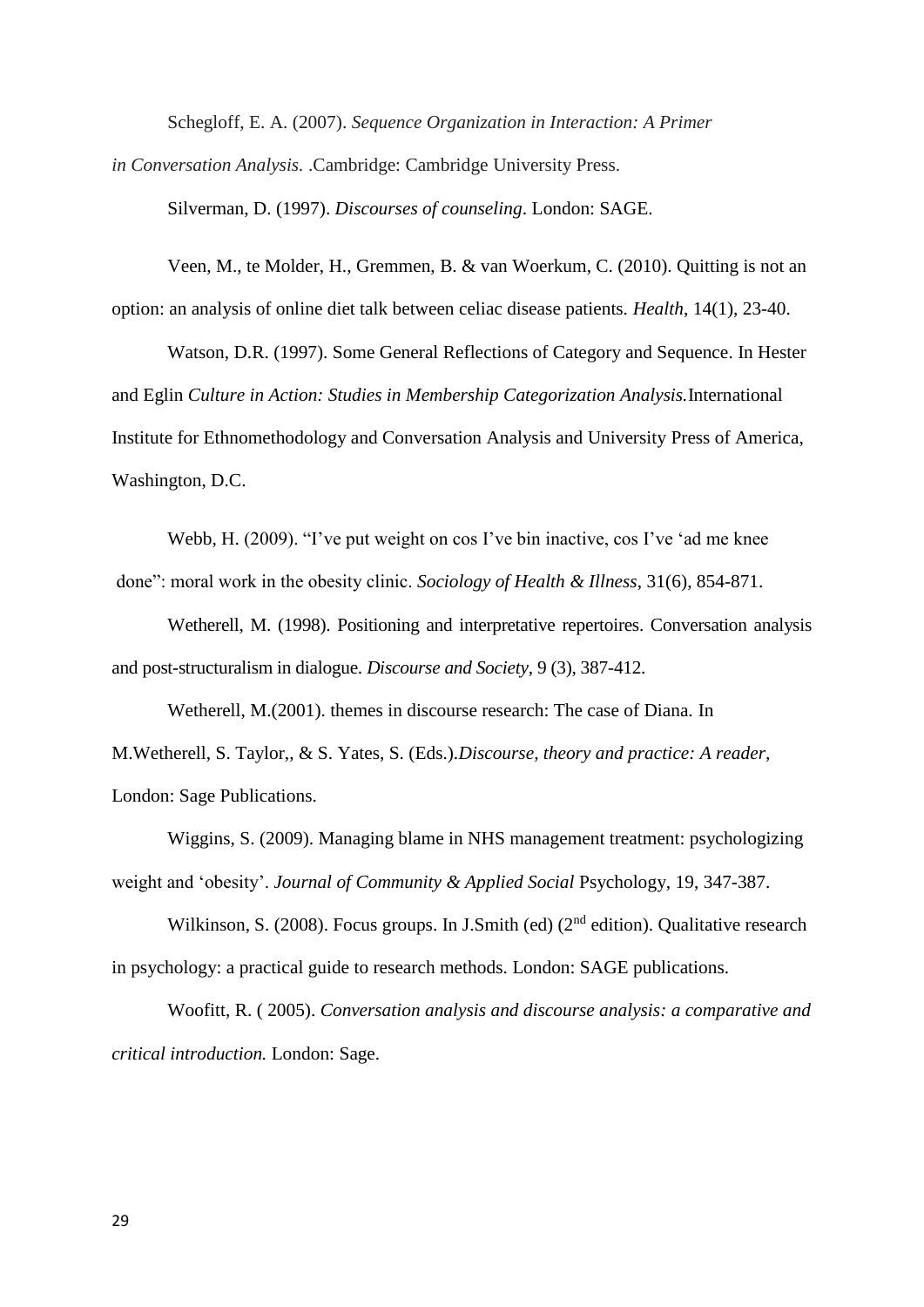Woolhouse, M., Day,K., Rickett, B. & Milnes, K. (2011)."Cos girls aren't supposed to eat like pigs are they?" Young women negotiating gendered discursive construcgtions of food and eating. *Journal of Health Psychology*, 17(1), 46-56.

World Health Organisation (2000) Obesity: preventing and managing the global epidemic. WHO Technical Report series NO. 894. Geneva: Author.

# **Appendix: Transcription notation**

The form of notation used in the thesis is a simplified version of the transcription notation developed by Gail Jefferson.

- Extended square brackets mark overlap between utterances, e.g.:
- A: [men overlapping utterances
- B: [yeah
	- An equals sign at the end of a speaker's utterance and at the start of the next utterance indicates the absence of a discernable gap, e.g.:
- A: like I said before=
- B: =when you mentioned
	- Numbers in brackets indicate pause times to the nearest second. A full stop in brackets indicates a pause which is noticeable but too short to measure, e.g.:
- A: he meant (2) that he felt (.) ill
	- One or more colons indicate an extension of the proceeding vowel sound, e.g.:

B: I was very anxious:s about it

 Underlining indicates that words are uttered with added emphasis and words in capitals are uttered louder than the surrounding text, e.g.:

A: I sent him to see a doctor but he WOULD NOT go

• Laughing is indicated by the word 'heh heh' e.g.:

B: I can't say why heh heh